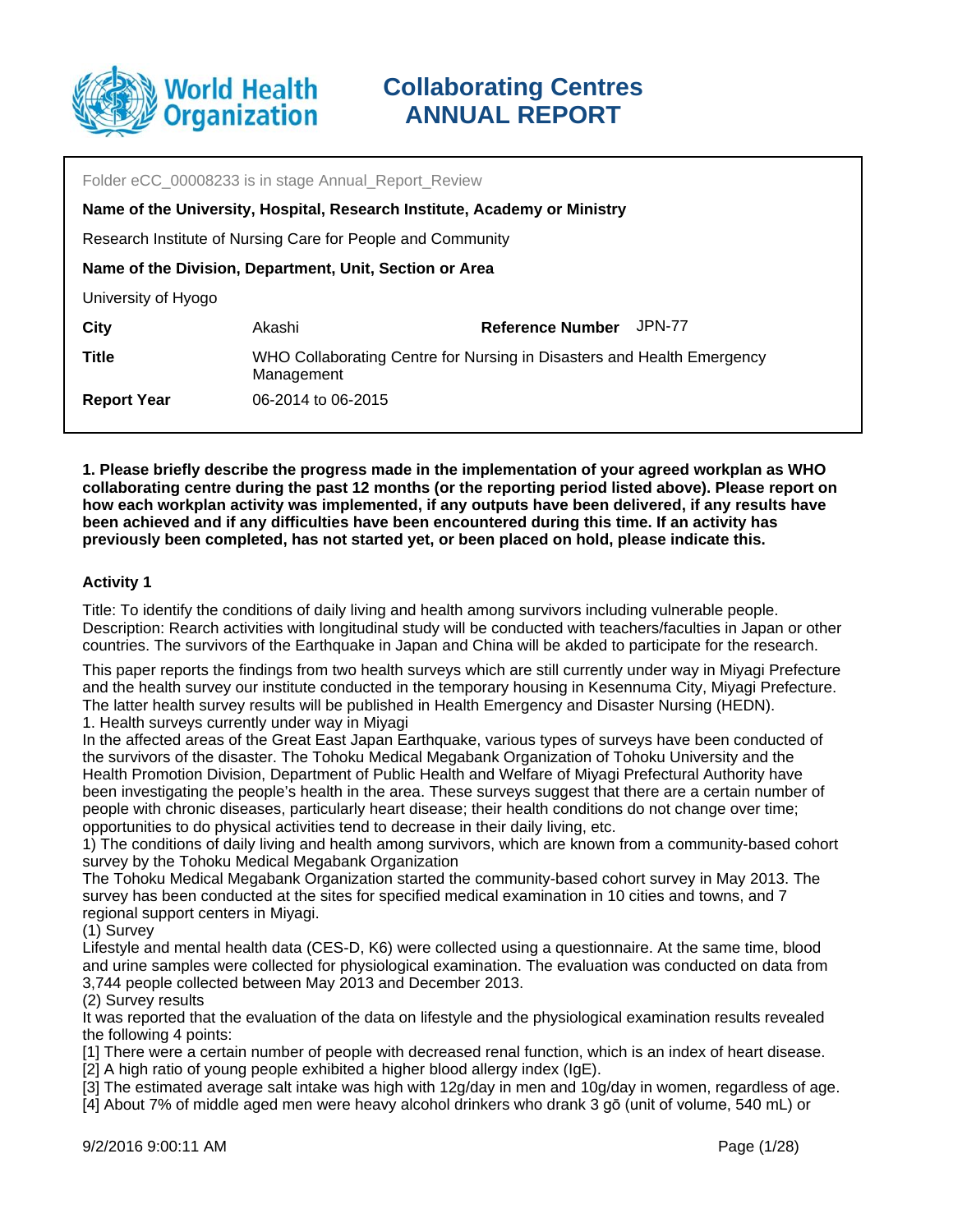

### more per day.

The evaluation of the data obtained from the questionnaire on mental conditions revealed the following 3 points:

[1] Depressive tendency was seen in 27% (CES-D: 16 points or greater) of the respondents.

[2] Depressive tendency was higher than the national average for men in their 20's to 30's and women in their 40's to 50's.

[3] In the K6 test which investigated mental health such as depression and anxiety, the percentage of the people with mental health problems was twice as high as the national average.

(3) The conditions of daily living and health among survivors, which are known from the community-based cohort survey by the Tohoku Medical Megabank Organization

The survey revealed that there is a certain number of people with heart disease and decreased renal function and also people who need consultations on daily salt intake and alcohol drinking in the area. The survey also revealed that the percentage of people with depression and anxiety was higher than the national average. This tendency is particularly evident in men in their 20's to 30's and women in their 40's to 50's, which needs attention.

2) The conditions of daily living and health among survivors, which are known from the health survey on residents of the emergency temporary housing (prefabricated houses) by the Health Promotion Division, Department of Public Health and Welfare of Miyagi Prefectural Authority.

The Health Promotion Division, Department of Public Health and Welfare of Miyagi Prefectural Authority has conducted an annual health survey on occupants of the emergency temporary housing since September 2012. The survey was conducted in 10 cities and towns in 2012, 9 cities and towns in 2013, and 8 cities and towns in 2014 in Miyagi.

(1) Survey

Data on personal attributes, health condition (physical and mental health, status of physical activities and social activities, etc.) were collected using a questionnaire. The 2012-year survey was conducted from September to December, the 2013-year survey from September to November, and the 2014-year survey from September to November. The data were collected from 21,450 residents in 2012, 16,728 residents in 2013, and 13,070 residents in 2014.

(2) Survey results

[1] The survey results indicated that 16,576 residents (80.6%) rated their physical condition as "very good" or "fairly good" in 2012, 13,110 (81%) in 2013, and 10,056 (80%) in 2014. On the other hand, 3,978 residents (19.3%) rated their physical condition as "not very good" or "very bad" in 2012, 2,899 (18.1%) in 2013, and 2,376 (19%) in 2014.

[2] The number of residents with a history of present illness was 10,353 (52.0%) in 2012, 8,195 (52.0%) in 2013, and 6,746 (55.1%) in 2014.

[3] The survey showed that top 3 most common diseases were hypertension, diabetes, and heart disease over the 3 years of the survey. The details are as follows:

2012 Hypertension, 5,846 (27.3%) Diabetes, 1,871 (8.7%) Heart disease, 963 (4.5%) 2013 Hypertension, 4,729 (28.3%) Diabetes, 1,478 (8.8%) Heart disease, 752 (4.5%) 2014 Hypertension, 3,962 (30.3%) Diabetes, 1,247 (9.5%) Heart disease, 639 (4.9%)

[4] The K6 survey shows that the residents with 13 points or higher, indicating that they are considered to have a severe mental illness, accounted for 9.5% of the total population surveyed in 2012, 8.3% in 2013, and 8.2% in 2014. Women showed a higher rate overall.

[5] The percentages of the residents who had difficulties in sleeping were 15.3% in 2012, 16.0% in 2013, and 16.9% in 2014. Women showed a higher rate overall.

[6] The percentage of residents who drank alcohol from morning or afternoon were 1.8% in 2012, 2.2% in 2013, and 2.1% in 2014. Men showed a higher rate overall, particularly men in their 50's and 60's. [7] The number of residents without appetite were 749 (3.5%) in 2012, 548 (3.3%) in 2013, and 431 (3.3%) in 2014. The number of the residents who lost weight were 2,692 (12.6%) in 2012, 1,876 (11.2%) in 2013, and 1,503 (11.5%) in 2014. The number of the residents who gained weight were 4,246 (19.8%) in 2012, 3,326 (19.9%) in 2013, and 2,389 (18.3%) in 2014.

[8] The number of the residents who replied that opportunities to do physical activities had "lessened greatly" after the earthquake were 3,556 (18.8%) in 2012, 3,236 (20.5%) in 2013, and 2,393 (20.5%) in 2014. The percentage of residents who replied that opportunities to do physical activities had "lessened greatly" or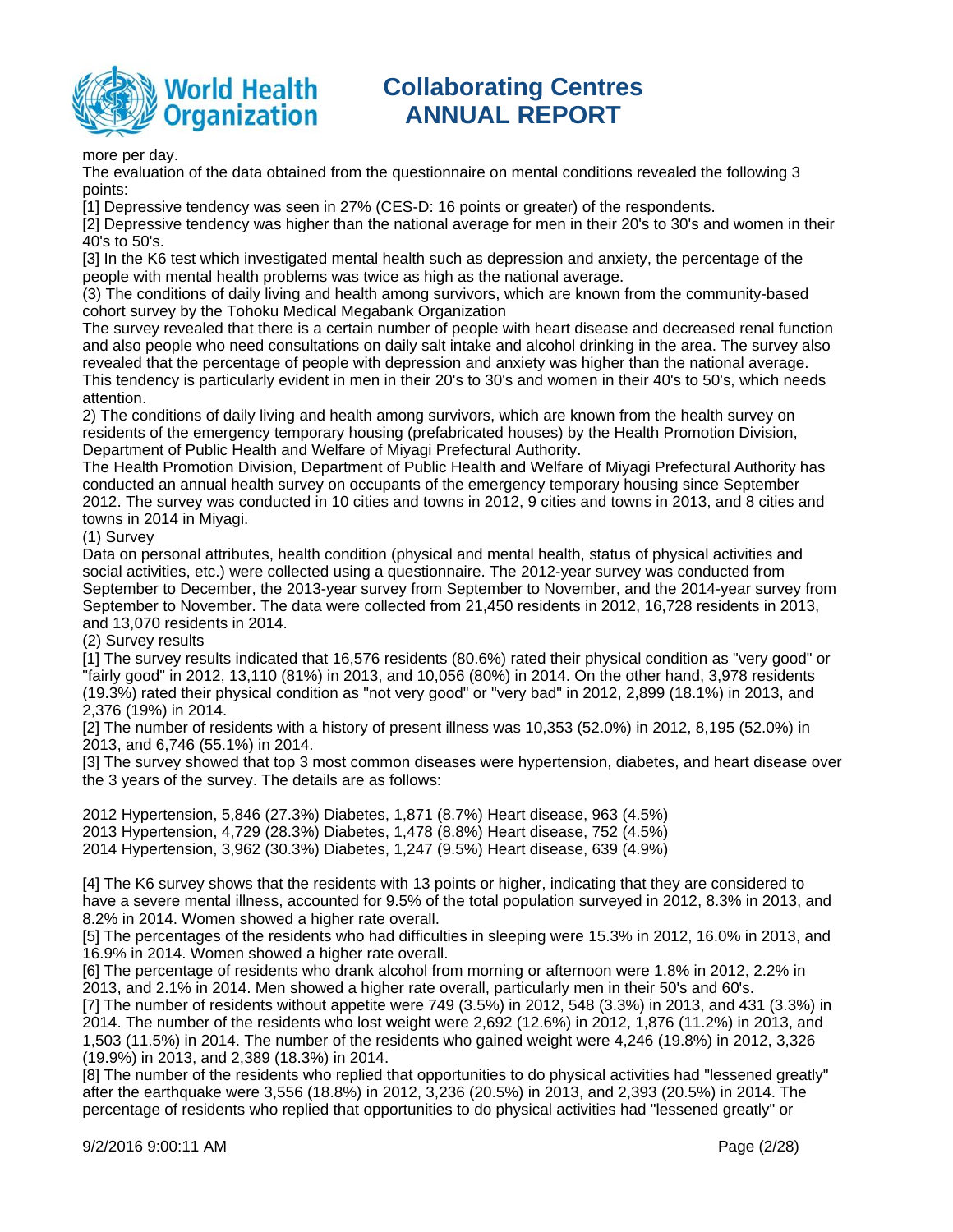

"lessened" came to about 50%.

[9] The number of the residents who participated in events were 8,098 (42.8%) in 2012, 6,922 (43.9%) in 2013, and 5,338 (44.3%) in 2014. The survey revealed that residents in their 20's participated in events least of all age groups, and the ratio tended to increase with age.

(3) The conditions of daily living and health among survivors, which are known from the health survey on the residents of the emergency temporary housing (prefabricated houses) by the Health Promotion Division, Department of Public Health and Welfare of Miyagi Prefectural Authority

The survey results indicated that about half of the residents of the earthquake-stricken area have diseases, but about 80% of them replied that their health condition was good. Hypertension, diabetes, and heart disease are the 3 most common diseases affecting residents of the area, and about 30% of them suffer from hypertension.

From the K6 survey, it was found that 8 to 9% of the respondents had a condition considered to be equivalent to having a "severe mental disorder." The ratio does not change with time, and women tended to show a higher ratio. It was also found that 15% to 17% of them have difficulties in sleeping. This is more common in women, and the ratio tends to increase each year.

About 2% of the respondents need consultation on their drinking habits. Men in their 50's to 60's especially need attention. Around 3% of the respondents replied they have no appetite, around 12% lost body weight, while nearly 20% gained body weight. These changes are not time-dependent.

About 50% consider that opportunities to do physical activities decrease every year. Approximately 40% participate in events, and the ratio increases each year as a whole. Over 3 years, the respondents in their 20's tended to participate in the events least of all age groups.

3) The conditions of daily living and health among survivors, which are known from the two health surveys under way in Miyagi

Based on the above two surveys, it was found that a certain number of people have chronic diseases, particularly heart disease. The survey results indicate that there is room for improvement to prevent worsening of chronic disease by providing guidance on salt intake and alcohol consumption as well as increasing opportunities to do physical activities. Moreover, since higher ratios of women have stress and difficulties in sleeping, it may be an effective strategy to offer a consultation service by a specialist targeting only women. A time-dependent change is not observed in health condition. However, since the ratio of people participating in events has been increasing, organizing more events where people can do physical activities would increase opportunities to participate and to prevent worsening of chronic diseases.

### REFERENCES

Department of Health and Welfare, Miyagi Prefectural Government, (2014), Health Survey for temporary housing residents,

http://www.pref.miyagi.jp/soshiki/kensui/oukyuukasetsujyutaku.html

Tohoku Medical Megabank Organization, (2014), Press release,

http://www.tohoku.ac.jp/japanese/newimg/pressimg/tohokuuniv-press\_20140227\_01.pdf

The conditions of daily living and health among survivors, which are known from the health survey on the residents of the temporary housing in Kesennuma city.

This survey reports will be published in Health Emergency and Disaster Nursing (HEDN).

Survey of the Health and Living Conditions of the Survivors Living in Temporary Housing Two Years after the Great East Japan Earthquake

Shihori Katsunuma,1 Aiko Yamamoto,2 Toshiko Yoshida,3 Kumiko Sasaki,3 Kazuko Takahashi,3 Etsuko Shiono,3 Akiko Kurotaki,2 Yoshiko Fujiwara,1 Yuko Ushio,4 Miho Takami,4 Yoko Nonami4

- 1. Doctoral Program, Graduate School of Nursing Art and Science, University of Hyogo
- 2. Research Institute of Nursing Care for People and Community, University of Hyogo
- 3. School of Nursing, Miyagi University
- 4. College of Nursing and Science, University of Hyogo

### ABSTRACT

Objective: To clarify the health and living conditions of the survivors living in temporary housing two years after

9/2/2016 9:00:11 AM Page (3/28)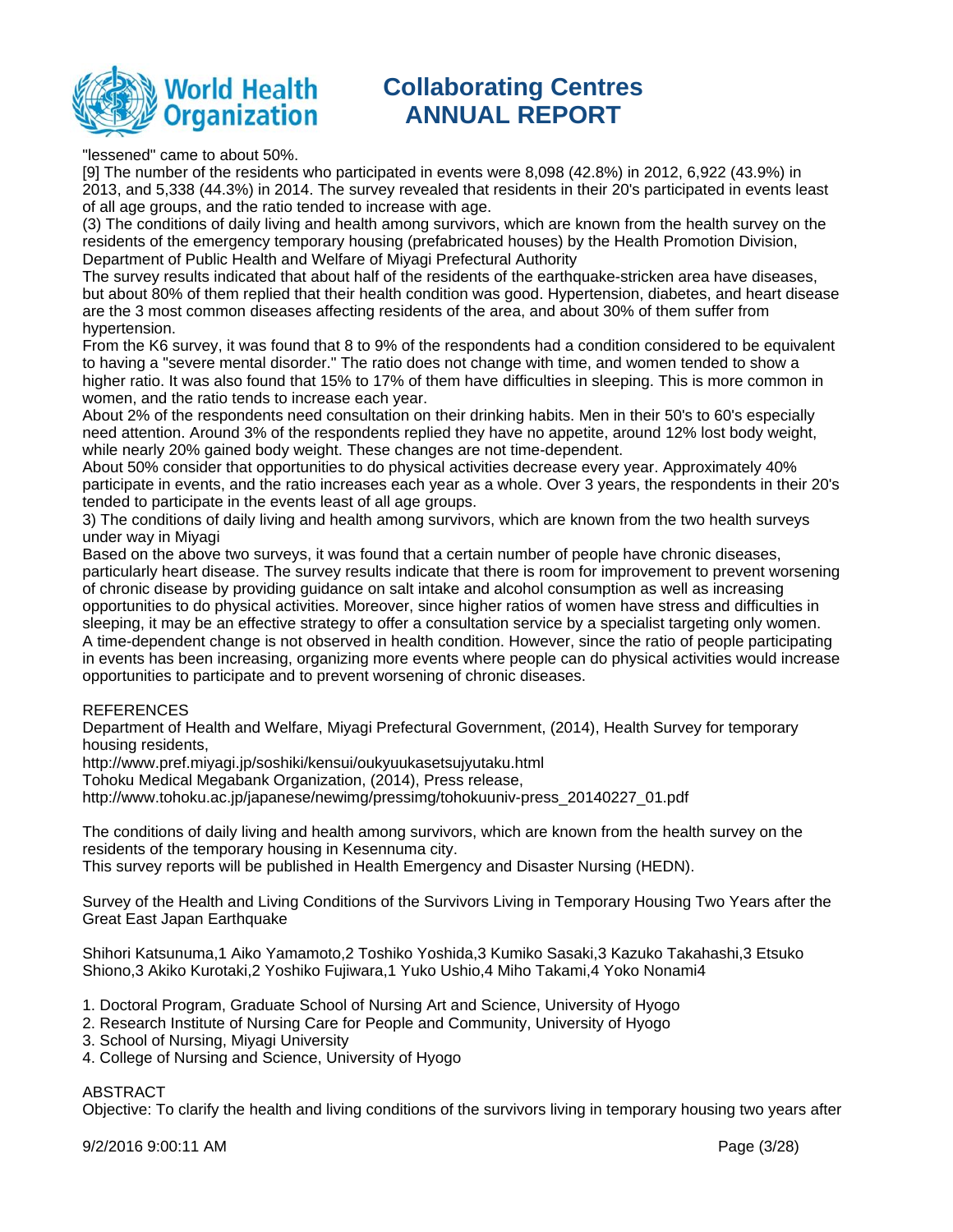

the Great East Japan Earthquake.

Method: From December 1 to December 28, 2012, we visited all the temporary housings in District A and conducted a semi-structured questionnaire survey on 460 residents aged 18 or over. They were asked either to complete the questionnaire by themselves or to answer the questions in an interview. In the survey, the participants were asked about the following items: their attributes (age, gender, number of housemates, present illness, situation of hospital visitation, jobs before and after the earthquake disaster, condition of damage to home, and future address), living conditions (drinking/smoking habit, appetite, consumption of snacks, sleep, methods of refreshment, persons to consult, finding joy in daily life, and participation in community activities), and health conditions (subjective symptoms, variation in body weight). Moreover, their health-related QOL was also evaluated by using the MOS 36-item Short Form Health Survey version 2 (SF-36v2 in Japanese). SPSS statistics 17.0 was adopted for data analysis using the following methods: descriptive statistics, the t-test, one-way analysis of variance, and the x2 test.

Result: Of the residents, 188 responded to the questionnaire (response rate: 40.9%). Valid responses were obtained from 183 respondents (valid response rate: 41.4% in males, 58.5% in females). Their mean age was 66.3±15.7 years, and those aged 65 years old and over accounted for 65%. Their morbidity rate was 72.5% and those suffering lifestyle related diseases (stroke, hypertension, heart diseases, diabetes and hyperlipidemia) accounted for 58.7%. In the evaluation of damage to their houses, 97.8% reported their houses were completely destroyed, and 66.3% have not decided where to move in the future. Those who quit or lost their jobs after the earthquake disaster accounted for 45.7%. In the evaluation of their living conditions, 21.3% complained of insomnia. Nearly a third (32.8%) consumed alcoholic beverages and the drinking rate was significantly higher among males. About 70% had hobbies or activities to refresh themselves, and 59.1% participated in recreation or community programs. They complained of symptoms including lower back pain, wrist/ankle pain and constipation. According to the results of measurement of health-related QOL, compared with Japanese standard scores, the physical component summary (PCS) score was lower, while the mental component summary (MCS) score was higher among the respondents. According to the data by generation, all the QOL subscale scores among those in their 70s were higher than the Japanese standard scores. Conclusion: The survivors living in temporary housing in District A continued to face ordinary health problems/issues after the earthquake disaster. The fact that the health-related QOL scores among those in their 70s were higher than the Japanese standard scores clearly demonstrated that this age group made efforts to maintain their connection with their neighbors and local community and to live positively despite their experience of the disaster.

Keyword: Natural disaster, Survivors living in temporary housing, Health-related quality of life (HRQOL), Short Form-36 version 2 (SF-36v2)

### **Activity 2**

Title: To validate existing guidelines for vulnerable people and nurses who care for them. Description: The existing guidelines including for elderry, ordinary people, family with children, pregnant & postpartum wome, client with chronic illness, nurses taking care of survivors, and others will be validated in Japan and Asian countries.

Akiko Kurotaki1), Yuko Ushio2), Chiyo Matsuoka3)

1) Research Institute of Nursing Care for People and Community, University of Hyogo, 2) College of Nursing Art Science, University of Hyogo, 3) Department of Nursing, School of Health Sciences, Bukkyo University

(Research Purpose) The validation of the effectiveness/validity of the guideline for people with special needs during a disaster which was utilized during the Great East Japan Earthquake was conducted and was refined. (Research Method) Interviews using semi-structured questionnaire

Period: December 2011 to February 2012

Research Cooperator: Nurses who conducted support activities during the Great East Japan Earthquake Examined Guideline: The three kinds of guideline; Care for elderly (in shelter and in temporary housing) and guideline for nurses to conduct the health care profession activities.

(Ethical Considerations) The gist and participation of the research (and that it was the free will of the cooperator to participate) was explained to the cooperator in writing and by verbal means and their consent was obtained. In addition, to conduct the research, approval was obtained from the College of Nursing Art and Science, University of Hyogo/Regional Care Research and Development Laboratory Research Ethics Committee.

(Results) There were seven cooperators of the research, and they were conducting assistance of health

9/2/2016 9:00:11 AM Page (4/28)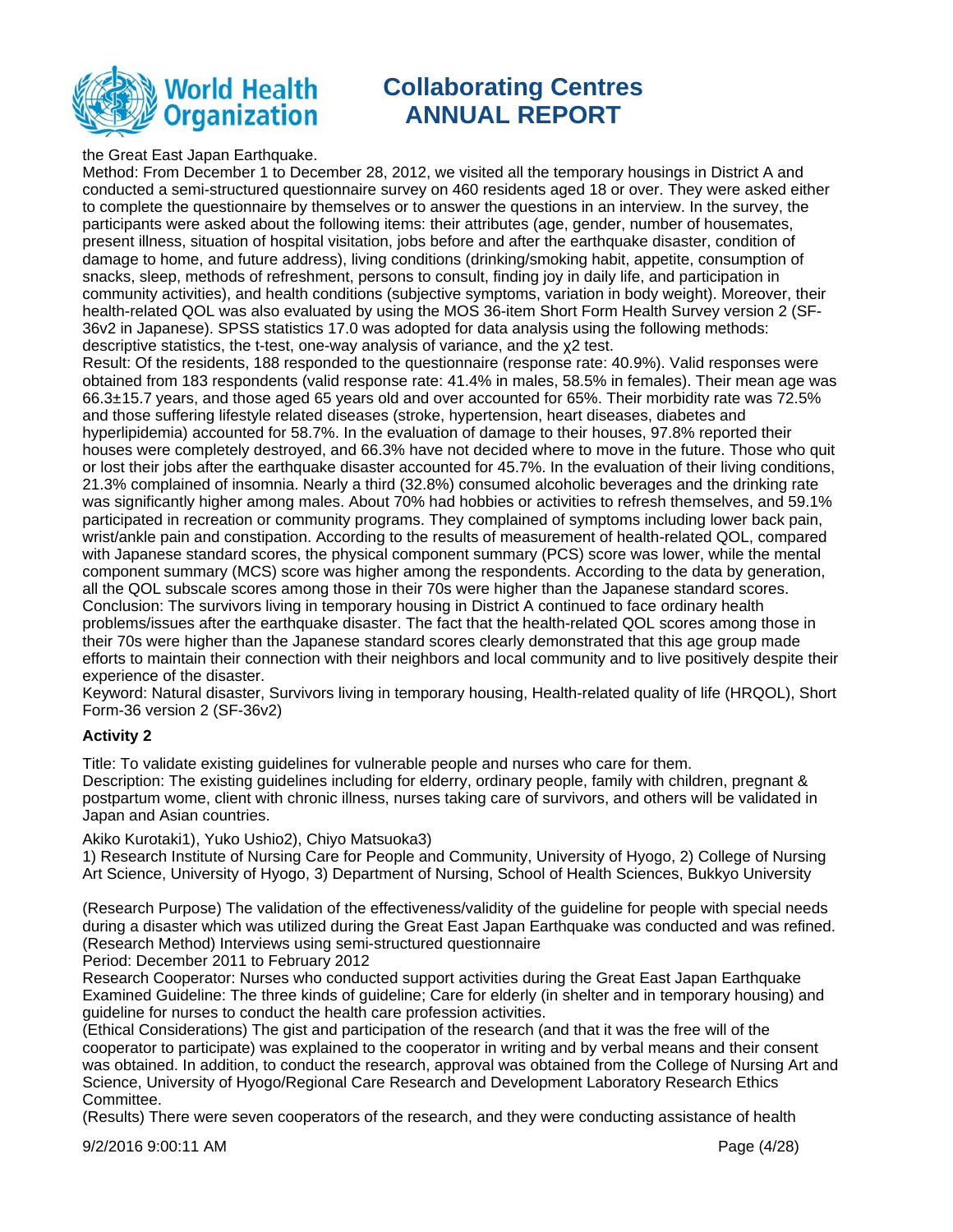

checks and making rounds of treatment at a shelter in Miyagi Prefecture.

I. Guideline of Care for Elderly (in Shelters and in Temporary Housing)

The guideline of care for elderly was written the issues of the elderly and how to cope with those issues for nurses who would do support activities in shelters and temporary housing. Regarding this guideline, there were four good points shown below, and four points of improvement were raised. Good Points:

(i) It is very well organized.

(ii) The assessment and coping methods can be seen within the spread and it is easy to follow.

(iii) There are no repetitious expressions.

(iv) It can be read in a short amount of time.

Points of Improvement:

(i) It would be convenient to have one book containing all of the care at a shelter.

(ii) Content that is more specific would be good, in particular, examples of talking to people.

(iii) It can be read in a short amount of time, however, it can be read with ease, and it does not leave a lasting impression.

(iv) It would be good to mention items regarding personal information protection.

1) Guideline of Care for Elderly (In Shelter)

This guideline was written each of the features of the elderly, content of the assessment, and caring methods for foods, excretion, cleanliness, occurrence of food poisoning, decrease in activity, deterioration of health condition, development of respiratory infections, mental health, risk of delirium symptoms, Exacerbation of dementia symptoms, Isolation in terms of information, and problems surrounding transfer from a shelter. (1) Foods

Content where additional explanation is necessary

(i) The balance of the meals was bad, but because vegetable juice and green juice were arranged which was good, it should be added as a specific example.

(ii) The meals were consist of hard rice which was cooked by the self-defense forces, and since there were the elderly who wanted to eat foods that are soft, consideration for the hardness of meals as an individual case should be added.

(iii) There were opinions saying there are too many sweets that were distributed, and although nutritional balance needs to be taken into consideration. And with opinions saying this point should be addressed further, "as nutritional instruction, the nurse should instruct the elderly not to eat too much sweets" should be added.

(2) Excretion

Content with validity

(i) Regarding toilet maintenance and its coping methods, the same acts as described were being committed, therefore, this is valid.

Content where additional explanation is necessary

(ii) Because there was an onset of cerebral infarction within the shelter, for the prevention of cerebral

infarction, it should be added that assessment of dehydration should be conducted sufficiently.

(3) Cleanliness

Content where additional explanation is necessary

(i) There was a male elderly who had not changed after light incontinence and not noticing. As a coping method,

not only is the securing and providing of underwear necessary but asking them verbally whether they want to change should be added.

(4) Occurrence of Food Poisoning

Content with validity

(i) Since saving of leftover food and distributed food was seen, the assessment and the management of leftover food and storing methods is valid.

(5) Deterioration of Health condition

Content with validity

(i) Since the need for health checks for people with high blood pressure, dehydration, or diabetes was felt once again during activities in the shelter, this is valid.

Content where additional explanation is necessary

(i) Since there were many people with high blood pressure and elderly with circulatory diseases, information regarding a periodic check, taking medicine, symptoms of a rising blood pressure should be added as a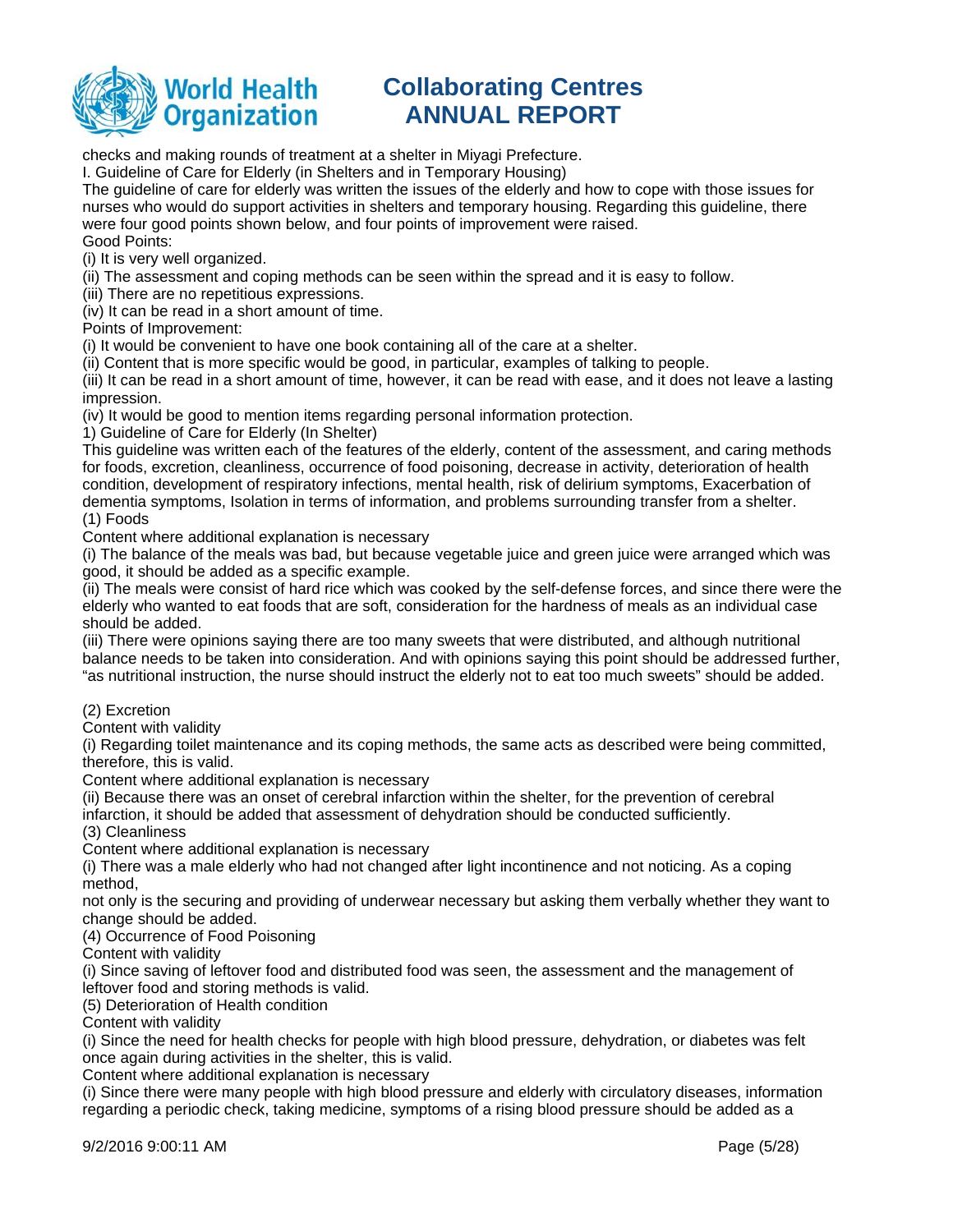

coping method along with consultation with a doctor.

(6) Development of Respiratory Infections

Content where additional explanation is necessary

(i) With just the securing and supplying of heating equipment, there are cases where the equipment is unobtainable, therefore, the ideas for when there is a lack of goods (for example, related to heat, the laying of a vinyl curtain or cardboard on the floor, spreading of newspaper, etc.) in specific examples should be added. (ii) For the prevention of the spread of respiratory infection, the communicating of the importance of wearing a mask should be added.

(7) Mental Health

Content where additional explanation is necessary

(i) Content including how to connect with a specialist should be added. For example, by understanding the information of the team of specialists such as the mental care team and Disaster Public Health Assistance Team (DPAT), there should be cooperation. Furthermore, the elderly should be connected with a mental health specialist of the region as soon as possible.

(ii) Since some nurses do not understand how to listen carefully, the emphasis for listening lightly to the elderly and promptly connecting them with a specialist should be added.

(8) Isolation in terms of Information

Content with validity

(i) Since the information that is posted at the shelter was delivered, it is the same content as the coping methods, therefore, this is valid.

Content where additional explanation is necessary

(i) In the coping methods, it says confirm whether the information has been communicated and the degree of understanding. Since confirmation and communication of necessary information were deemed important, this should be added.

(9) Other

Since the exchange of information with the regional nurses related to people who need special help/care in the shelter and information regarding cooperation would have been good, under coping methods of health status, the adding of understanding for the elderly who need care and the section of triage should be discussed. 2) Guideline of Care for Elderly (In Temporary Housing)

The guideline of care for elderly was written each of the factors, assessment content, and coping methods for homebound people, people facing a lonely death, issues regarding living and health management, mental health, increase of dementia among the elderly, and anxiety about life in the future.

(1) Problems associated with health management

Content where additional explanation is necessary.

(i) The same cases are looked at by the same person, and it is important to do so, however, this is difficult. For cases where the same person cannot make the visit, the addition of specific methods is necessary such as "a message should be sent properly", "creating a record by case and information should be shared", and "telling the elderly that nursing care provider is from the same place as the predecessor at the time of introduction when making the visit".

(ii) It says something like a self-management sheet, but since it is hard to understand what it is, the attachment as an appendix should be considered. Furthermore, it is necessary that the items indicated on the self-management sheet are considered.

(2) Mental Health

Content with validity

(i) Many negative words were heard. From feeling that just listening that the elderly talking and was good, the guideline indicates the attitude of attentive hearing as a coping method. This is valid.

(3) Other

Content with validity

(i) Since it is important to know what social resources can be used, and the guideline indicates social resources related to each of the chapters, this is valid.

II. Guideline for Nurses to conduct the health care profession activities (Tips for the Nursing Volunteer) The guideline for the nursing volunteer includes preparation for approach to disaster area, assessment of the disaster area, and activity content and attitude in the disaster area. Regarding this guideline, there were two good points as shown below, and two points of improvement were raised. Good Points:

(i) The main points are covered.

9/2/2016 9:00:11 AM Page (6/28)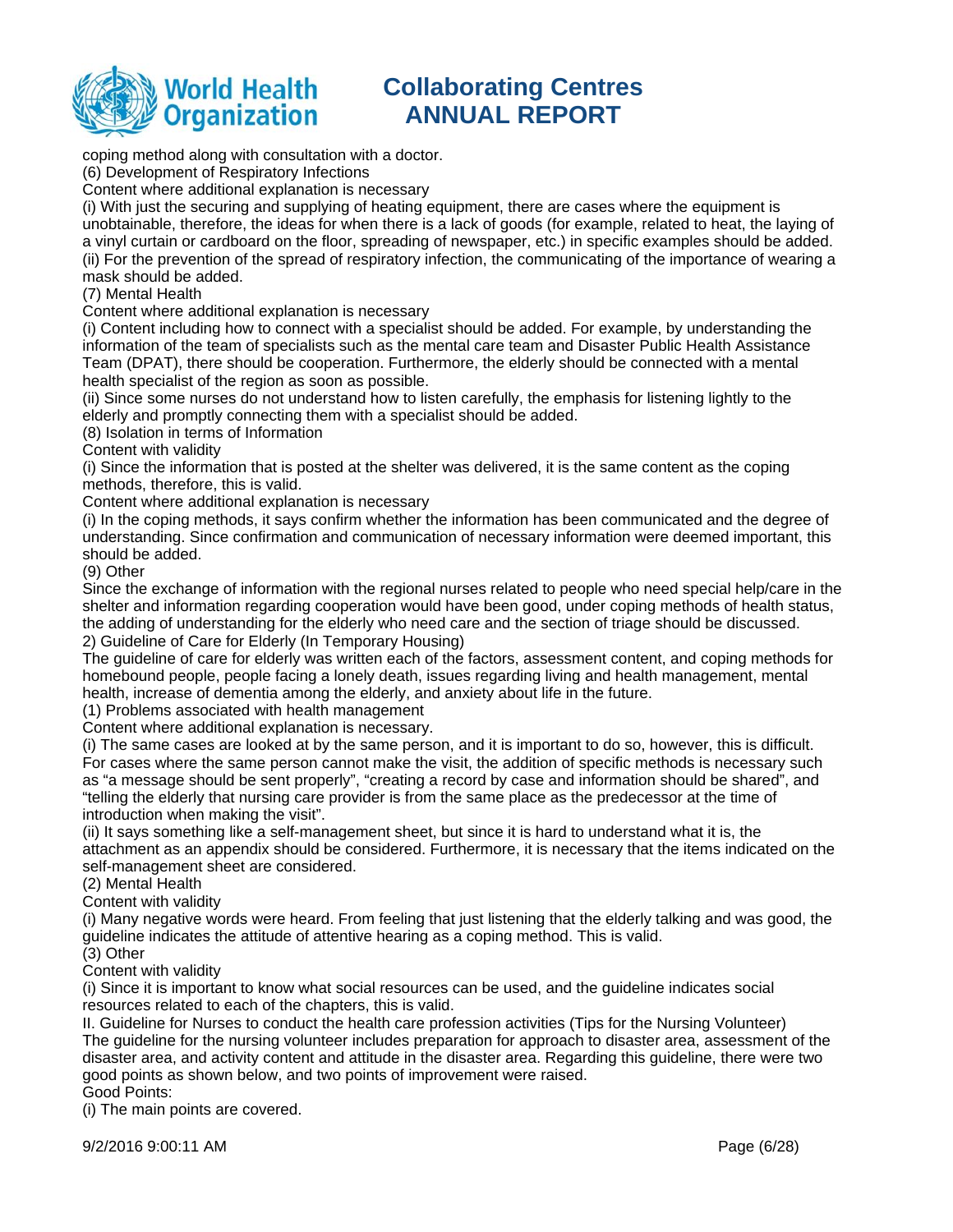

(ii) Preparation for self-containment is clarified.

Points of Improvement:

(i) It will be good if there is something like a checklist.

(ii) As for attitude, the importance of working with a presence of mind.

1) Assessment of the Disaster Situation

(1) Situation of disaster survivors

Content with validity

(i) Since consideration for at-home disaster survivors was necessary, there is indication regarding support for people who are able to come to the shelter and those who are not, therefore, this is valid.

Content where additional explanation is necessary

(i) In the grasp of people with a high priority of support after disaster, fatherless families should be included.

2) Support for Survivors

Content with validity

(i) Regarding health management, since there were people without subjective symptoms who were not aware of their own physical status, asking each specific person whether they have taken their medicine is necessary and valid.

Content where additional explanation is necessary

(i) When working with a medical team, the nursing volunteer will assist treatment in a temporary clinic, but since there is the need to figure out that nurses would go into the shelter and conduct the assessment of who needs support in the shelter, should be added.

(ii) The need for changing the methods depending on the situation should be added and emphasized.

3) The Actions of Oneself in a Disaster Area

Content with validity

(i) There is an opinion saying the guideline could contain the need for cooperation with the government office and local people, however, it already indicates, work with the local people, and construct a relationship with the people who act as the contact window of the region, and work by creating a team with local organizations of the region. This is valid content.

Content where additional explanation is necessary

(i) In the working methods/attitude, to be aware of interacting with survivors in a way that is not a burden on them needs to be added.

(ii) The people of Tohoku have the characteristic of not speaking up and taking time to speaking up, and the importance of attitude/preparation by knowing the characteristics of the region and its people and adjusting to them when interacting with them should be added.

(iii) The guideline indicates the need for cooperation with the government office and local people, however, the information is in list form, and since there is the possibility that the information is not being properly presented, a new method of indication needs to be devised. Furthermore, information regarding how to work with public health nurses and how to interact with them should be added. Specifically, "Understand where the public health nurse assisting at the shelter belongs and who is making the dispatch adjustments, and cooperate with them." should be added.

(iv) In inheriting the information, the points were unclear, and it could not be understood. Furthermore, it will be good to have a survivors files that the nurses use. From the above, related to inheriting information, the points necessary in inheriting the information and description methods of inheriting material needs to be added. For example, the time schedule and activity content of one day at a shelter and contact method with the shelter manager, and others.

(Discussion) The current guideline is well organized, and it helps the nurses entering disaster assistance for the first time by roughly capturing what takes place on site, and it also helps them imagine what the shelter is like. On the other hand, regarding specific cases and details related to coping methods, the adding of health management and life support of survivors, more specific coping methods with regard to environment maintenance, and specific methods of cooperating with other occupations and nurses are necessary. Because of the wide variety of people at a shelter, it is now evident that one book that summarizes the coping methods for all people would be helpful, and coming up with ideas that make the application easier is necessary. The guideline was developed based on examinations and research of the activity results after the Great Hanshin-Awaji Earthquake, and although there were valid parts, there were areas where refinement was needed. In keeping with the research results, additions and revisions to the guideline will be made.

### **Activity 3**

9/2/2016 9:00:11 AM Page (7/28)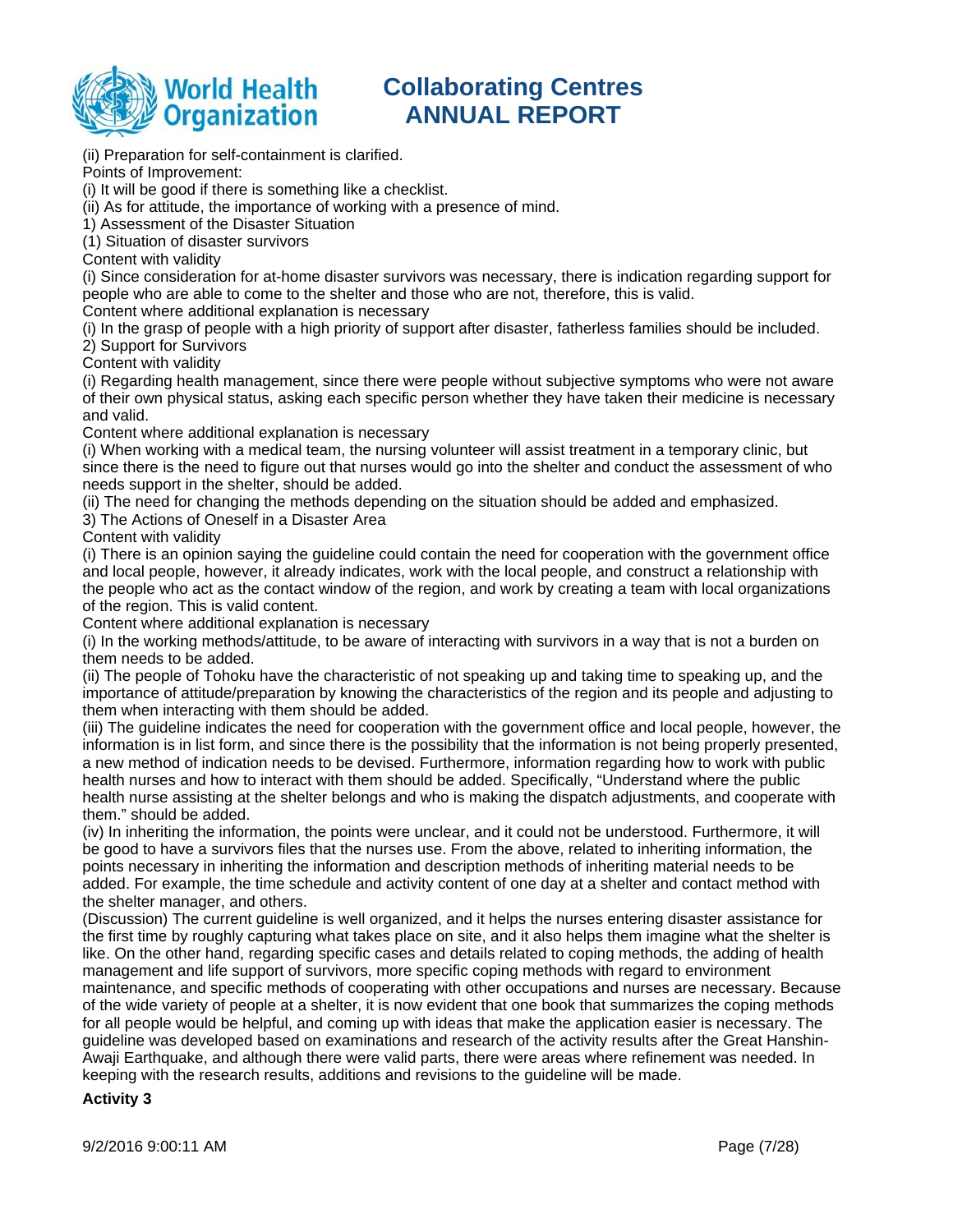

Title: To validate the core competencies for disaster nursing developed by WHO and ICN. Description: The core competencies developed by WHO and ICN will be validated through interviewing nurses providing care in disaster period in Japan and other coutries.

The core competencies for disaster nursing was developed by WHO and ICN that was called ICN Framework of Disaster Nursing Competencies. ICN Framework was divided into 4 areas – Prevention/Mitigation Competencies, Preparedness Competencies, Response Competencies, Recovery /Rehabilitation Competencies. Ten domains were within the four areas. In prevention/mitigation competencies, there are 2 domains: "Risk Reduction Disease Prevention and Health Promotion" and "Policy Development and Planning". In preparedness competencies, there are 3 domains: "Ethical Practice, Legal Practice and Accountability", "Communication and Information Sharing" and "Education and Preparedness". In response competencies, there are 4 domains: "Care of the Community", "Care of Individuals and Families", "Psychological Care" and "Care of Vulnerable Populations". In recovery /rehabilitation competencies, there are 1 domain: "Long – term Individual, Family and Community Recovery".

 In this section of this report, ICN Framework was examined based on nursing practice at the time of the Great East Japan Earthquake and our research results/activities explaining in another section of this report.

In Risk Redaction, Disease Prevention and Health Promotion, the following activities were included such as conducting the survey, providing health consultation and health education for survivors living in temporary housing (see details in reference to Activity 1, Activity 6, and Activity 8 in this report).

One of roles in disaster nursing was participating in disaster planning (see details in reference to Activity 8). It was shown that disaster nursing competencies –"Participates in disaster planning and policy development" in "Policy Development and Planning". In "Policy Development and Planning", there were "Describes the role of public health in disaster and how it relates to the nurse's role". The research for activities of support nurses coming from outside the disaster site (see details in reference to Activity 9) was represented the realistic nursing disaster competencies.

The preparedness competencies include 3 domains; "Ethical Practice, Legal Practice and Accountability", "Communication and Information Sharing" and "Education and Preparedness". The research for validation of guideline (see details in reference to Activity 2) and the health consultation for survivors living in temporary housing (see details in reference to Activity 1) and the research for support nursing activities (see details in reference to Activity 9) to survivors suggested the "Accountability". In the research for network-systems (see details in reference to Activity 4), the supportive network system was created to adjust itself to the needs of nursing at the disaster sites. This supportive network system has roles of coordination and provision information among the disaster response team. It was shown that disaster nursing competencies -

"Communication and Information Sharing". The conducting education programs for teachers/faculties and nurses (see details in reference to Activity 7) and educational programs for community people (details in reference to Activity 6) and the conducted research (details in reference to Activity 1, Activity 2, Activity 4 and Activity 9) supported contents of competencies in "Education and Preparedness".

The response competencies include 4 domains; "Care of the Community", "Care of Individuals and Families", "Psychological Care", and "Care of Vulnerable Population". The activities of support nurses (details in reference to Activity 9) were fitted in "Care of Communities". The survey for validation of guideline revealed how to care for Vulnerable Population, Individuals and Families. This survey explained the practical ways of "Care of Individuals and Families" and "Care of Vulnerable Population".

 "Long-term Individual, Family and Community Recovery" was one competency in the recovery/rehabilitation competency. The activities of support nurses (details in reference to Activity 9) were represented the "Longterm Individual, Family and Community Recovery". In addition, the research and the health consultation for survivors living in temporary housing (see details in reference to Activity 1, Activity 6 and Activity 8) was also related this competencies.

On the other hands, the importance of the ability of stress management for nurses themselves was identified by research about support nurses activities (see details in reference to Activity 9). The ability of stress management of nurses would be included in the disaster nursing competencies.

### **Activity 4**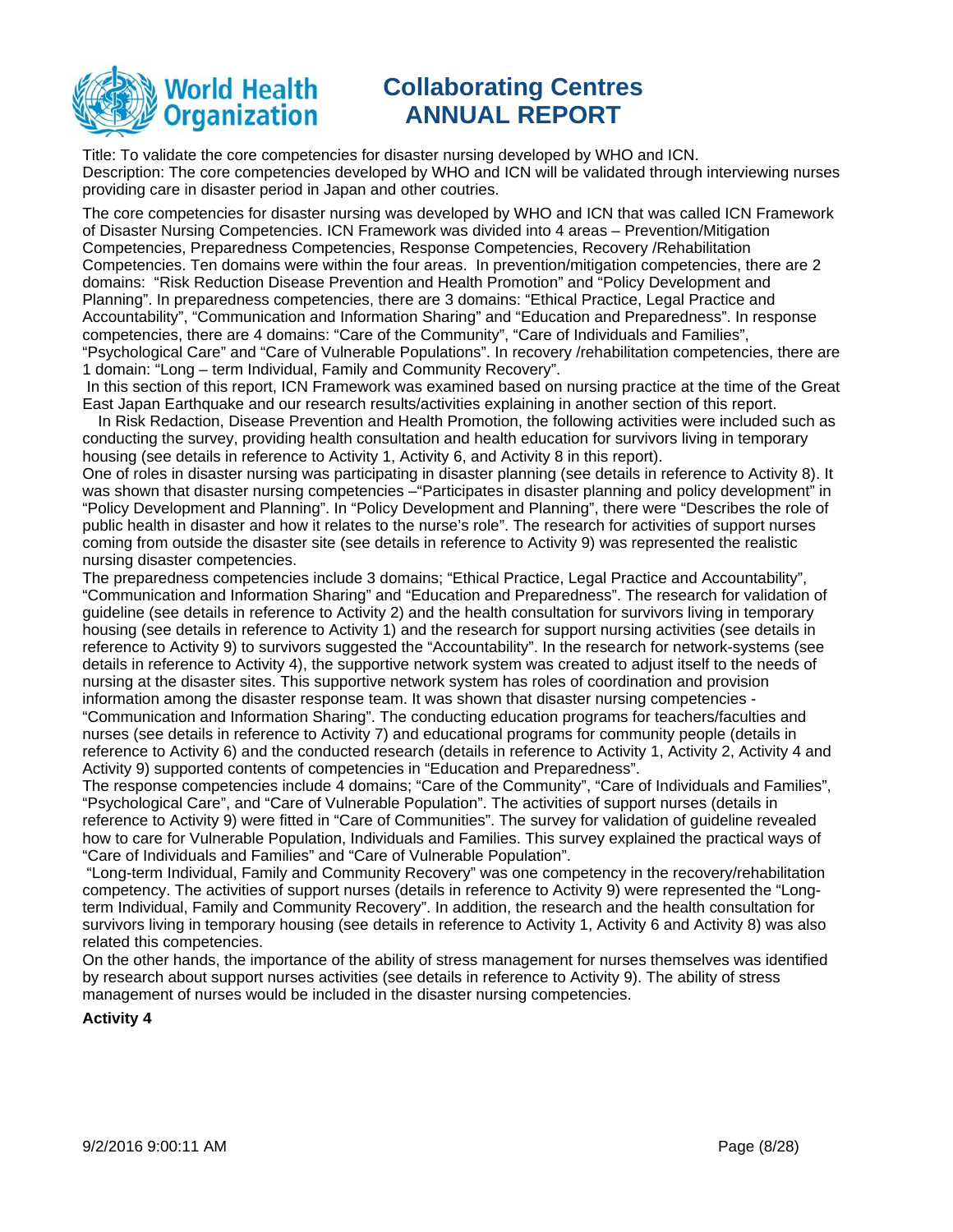

Title: To develop effective network-systems among organization related to nursing, such as professional organizations, Ministry of Health, University, Academic organizations, and other inter-professional organizations, such as Medical organizations, as well

Description: The works will be done in collaboration with WHO WPRO through exploring successful cases, processes and lessons learned which further cooperation and collaboration.

### Dr. Xiaoyu Wu, Dr. Noriko Katada

To draw a whole structure diagram of the nursing supportive network to meet the disaster needs in the acute and sub-acute stage by reviewing the papers and reports published within two years after the Great East Japan Earthquake and meta-analyzing the experiences of various peoples. [Methods]

1. Systematic review of the literature was implemented. Papers related with the Great East Japan Earthquake in Ichushi and CiNii as well as reports from Japan Nursing Association and various organizations from the disaster area and publications in one year period from the Japan Society of Disaster Nursing.

2. Papers hit by all of the following four keywords ,"The Great East Japan Earthquake", "Support", "Nursing" and "Network" were collected. The contents were input into Excel files word by word and classified by the networks in response to the contents written from various points of view and various needs in the disaster. People and organizations reported by the authors were extracted by each unit of meaning. How the networks were constructed and connected with each other was also extracted and the connection between existing networks and spontaneous networks was also clarified. Furthermore, a whole structure diagram of the relationships among the supportive networks was drawn.

#### [Results]

I. Summary of the retrieved literature related the Great East Japan Earthquake

Literatures related with the Great East Japan Earthquake were retrieved with the key words, the Great East Japan Earthquake, network and nursing. In Ichushi 66 papers were hit and in CiNii 1 paper, which was also hit in Ichushi, was hit. The 66 literatures were used in this analysis.

 Besides these, the following lively descriptive reports were fully read and analyzed, these reports include The Great East Japan Earthquake Report from Nurses edited by the Japanese Nursing Association and 100 days in Ishinomaki Red Cross Hospital edited by Ryouko Yui and How The Nursing Functioned and Not Functioned at That Time edited by the Nursing Department of the Miyagi Association of Health and Welfare.

 $\Box$  The Structure of Disaster Nursing Network and the Cooperation Descripted by the Literatures Table 2 shows the most demanded disaster nursing supports during the acute period and the sub-acute period in the Great East Japan Earthquake from the literature.

Table 2 Classification of the demands of the supportive nursing care and the networks in the disaster

Disaster Supportive Nursing Networks/Demands in Disaster Supportive Nursing

- 1. Evacuation supporting networks/Evacuation demand of the in-patients
- 2. Nursing staff recruiting networks/ Demand of nursing staff

3. Network supporting continuous medical care in disaster area/ Demand of continuous medical care

4. Supportive network to move patients out of the disaster area/ Demand to move patients out from the disaster area

5. Network to care the disaster victims and support their daily life/ Demands in caring the disaster victims and supporting their daily life

The contents were classified into six categories: 1. the view point of the authors; 2. the people and organizations moved into the disaster area from outside; 3. the people and organizations in the disaster area; 4. how the supportive staff in and out of the disaster area were connected; 5. effect of supporting; 6. deliberate tasks. From the contents of the literatures, the current status of the disaster nursing supportive networks and how these networks cooperated with each other were extracted in the following way. [Discussion]

The analysis clarified that during the Great East Japan Earthquake, the nursing staffs in the disaster area played effective role in nursing, it also clarified how the existing networks functioned around the country. Furthermore, as shown in Figure6, from the five themes, the overall image of the supportive nursing networks in the disaster area were drawn. First of all, the existing networks in the disaster area functioned fully,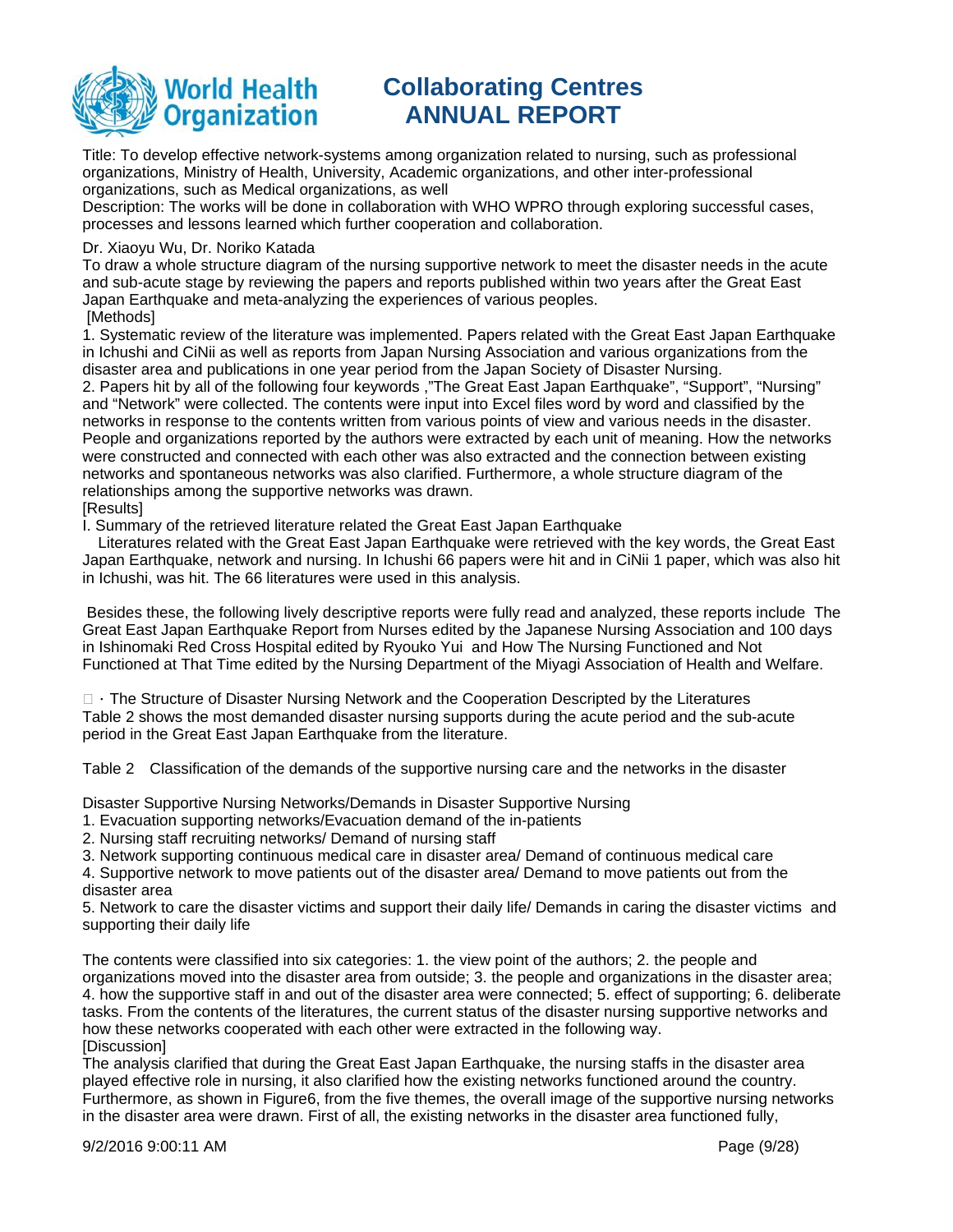

meanwhile they connected further with the supportive networks in an out of the disaster area. With the newly strengthened supportive system, all of the networks worked effectively.

The disaster supportive network system set up by the Japanese Nursing Association, worked as a great help to the nursing staffs and implemented effective supporting activities in the disaster occurred in East Japan. From the experience of the Great Hanshin Earthquake, in all over the country, various organization set up networks in daily activity. When a disaster happens, these networks managed to connect with the networks I the disaster area and played a supportive role.

Furthermore, the connection set up in everyday activities among individuals, the nearly facilities and organizations, played important roles in helping setting up supportive networks in the disaster period. As the result of the analysis, the scienio was drawn out on the existing supportive nursing networks and the spontaneous networks as well as how these networks were connected with each other.

When the East Japan disaster occurred, in response to the needs of nursing in disaster, the existing networks in the disaster area functioned fully, meanwhile they connected further with the supportive networks in and out of the disaster area, and the supportive nursing system grew even more.

During this process, the connections set up in everyday activities among individuals, the nearby facilities and organizations played important roles in setting up supportive networks in the disaster area.

These results were disseminated in the 3rd international conference of the World Society of Disaster Nursing (WSDN).

### **Activity 5**

Title: To develop methods of effective provision of information/knowledge to disaster-affected countries through APEDNN in collaboration with WHO-WPRO

Description: In collaboration with WHO-WPRO, the effective ways for information/knowledge provision at the time of disaster will be developed among APEDNN members. Futher, the ways will be expanded to other area in the world.

I. The Methods of Distributing Information Effectively into a Region during a Disaster

During the Great East Japan Earthquake that occurred on March 11, 2011, at the University of Hyogo, knowledge regarding the care of the survivors at the shelters was provided to Miyagi University, which was one of the disaster locations, and distributed information regarding the situation of the disaster area to the universities outside of the disaster area and academic society-related networks. With this, it played a role in connecting the universities inside of the disaster area with the universities on the outside and networks of nursing academies.

Knowledge of providing information and knowledge during the disaster based on the disaster cycle were accumulated and summarized in this report.

1. Results

1) One week after the disaster: Response & Recovery

Regarding the disaster situation and the needs of the survivors acquired from Miyagi University (which is a university inside of the disaster area), the University of Hyogo (which is outside of the disaster area) distributed the information to other universities and within related networks of nursing academies. 2) One week to one month after the disaster: Recovery & Rehabilitation

The University of Hyogo distributes information from Miyagi University (in case of the Great East Japan Earthquake, the safety confirmation of faculties and disaster situation of the university) to other universities and within related networks of academies.

 From the information acquired, using knowledge gained from experience, lessons, and research, the University of Hyogo assessed what was happening inside of the disaster area and gave them a web page address (of the University of Hyogo) with information related to the nursing care needed (this time, it consisted of the care for people having special needs which includes children, the elderly, pregnant women, patients with a chronic disease, and tips on nursing activities within the disaster area). Furthermore, along with goods that were assessed as necessary, a nursing care guideline was sent.

In addition, approximately one month after the earthquake, which was thought to be the time visiting the disaster area was possible, visits were made to the disaster area, and the disaster situation and the needs of the survivors were understood. The actual situation and future outlook was reported to other universities and related networks of academies.

3) One month to half a year after the disaster: Recovery & Rehabilitation

Using the knowledge gained from information, experience, lessons, and results of research, the University of Hyogo made a proposal to Miyagi University regarding support activities in the future. Miyagi University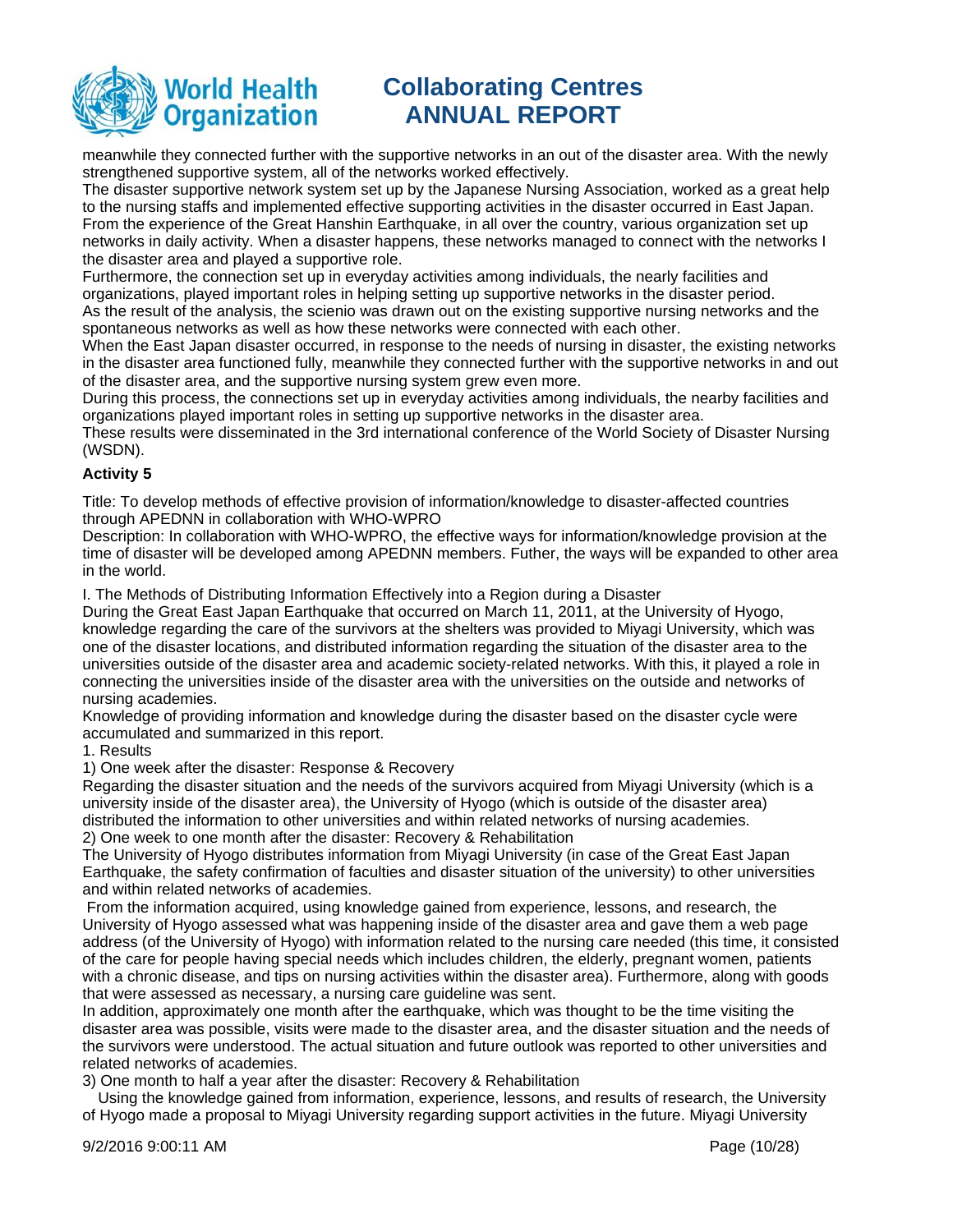

concentrated on corresponding to the realities within the disaster area and had no time or no extra human resources to spare on the planning of specific ideas regarding support activities in the future based on the disaster cycle. The University of Hyogo predicted the change in the needs of the survivors in the future and was able to give specific ideas regarding the needed care and the methods to provide them. With this, Miyagi University was also able to predict the change in the needs of survivors and got the opportunity to initiate activities that were advantageous.

4) After more than half a year: Rehabilitation

Miyagi University and the University of Hyogo discussed the specific methods of the support of survivors. The specific ideas of support activities proceeded so as to share information using e-mail, telephone, and videoconferences because people involved in the activities. As a university within the disaster area, Miyagi University played the role of a coordinator adjusting the schedule and location support activities on site, giving explanations and obtaining approval from the related organization, and giving explanations and obtaining approval from the president of the neighborhood association of the temporary housing sections. Regarding support activities, the University of Hyogo recruited personnel for health measurement and health consultation, prepared record sheets, considered the content of health education, and prepared materials. 2. Discussion

1) One week after the disaster: Response & Recovery

With the University of Hyogo acting as a contact point, it is considered that a flood of inquiries from other universities and academies to Miyagi University, already struggled to correspondence after the disaster, was avoided. In addition, by distributing information of the situation within the disaster area into existing networks, quick, broad communication was possible. It is considered that from this information, each university and each academy was able to consider the support for the disaster area, each with their own expertise, from an early stage after the disaster had occurred.

From the above, it is suggested that a creation of a network in normal time with nurses' professional associations and the nursing educational community, and universities outside of the disaster area with experience of a disaster volunteering to act as the contact point is effective as a method of providing information and knowledge in and out the disaster area.

2) One week to one month after the disaster: Recovery & Rehabilitation

During this period, the role as a contact point for inside and outside the disaster area continued, and with this, it is considered that the burden of receiving and sending information was reduced for university in disaster area. Furthermore, a university with experience of a disaster assessed the received information. And because the minimal information was selected and communicated by a university with experience of disaster the time to take and select the information was reduced for the university within the disaster area, and this lead to take more time for the care and correspondence for survivors. In addition, the universities with experience of a disaster assessed the appropriate visiting period of the disaster from the acquired information, and by assessing the information actually acquired on site, information including the future outlook was provided into the network. It is considered that the resources outside of the disaster area (in this case, nurses and nursing teachers) were able to provide the criterion for determination for the support of the disaster area.

From the above, it is suggested that continuing to act as a contact point for more than one month after the disaster and to provide information after careful selection by one who has experience with a disaster is necessary in reducing the burden of the disaster area. Furthermore, it is also important to provide the opportunity aimed for the support of the disaster area with resources outside of the disaster area. 3) One month to half a year after the disaster: Recovery & Rehabilitation

During this period, for the preparation of switching to the correspondence to the current situation to the activity of the future, a specific proposal considering disaster experience and lessons is necessary. By proposing specific ideas, the disaster areas inundated with correspondence can predict the changes of the survivors in the future and create opportunities for people to convert to activities that are advantageous. From the above, it is suggested that it is necessary for universities outside of the disaster area to anticipate the future, and propose specific ideas that are advantageous.

4) After more than half a year: Rehabilitation

 During this time, to implement activities that are close to the needs of the survivors, which are predicted to change going into the future, and supporting activities that match the needs of the survivors on-site by sharing ideas and discussion among related organization using information means such as e-mail and Skype is necessary. Regarding actual activities, it is believed that information sharing and role dividing is necessary in materializing the implementation of activities by utilizing each of the characteristics and situations of the universities.

9/2/2016 9:00:11 AM Page (11/28)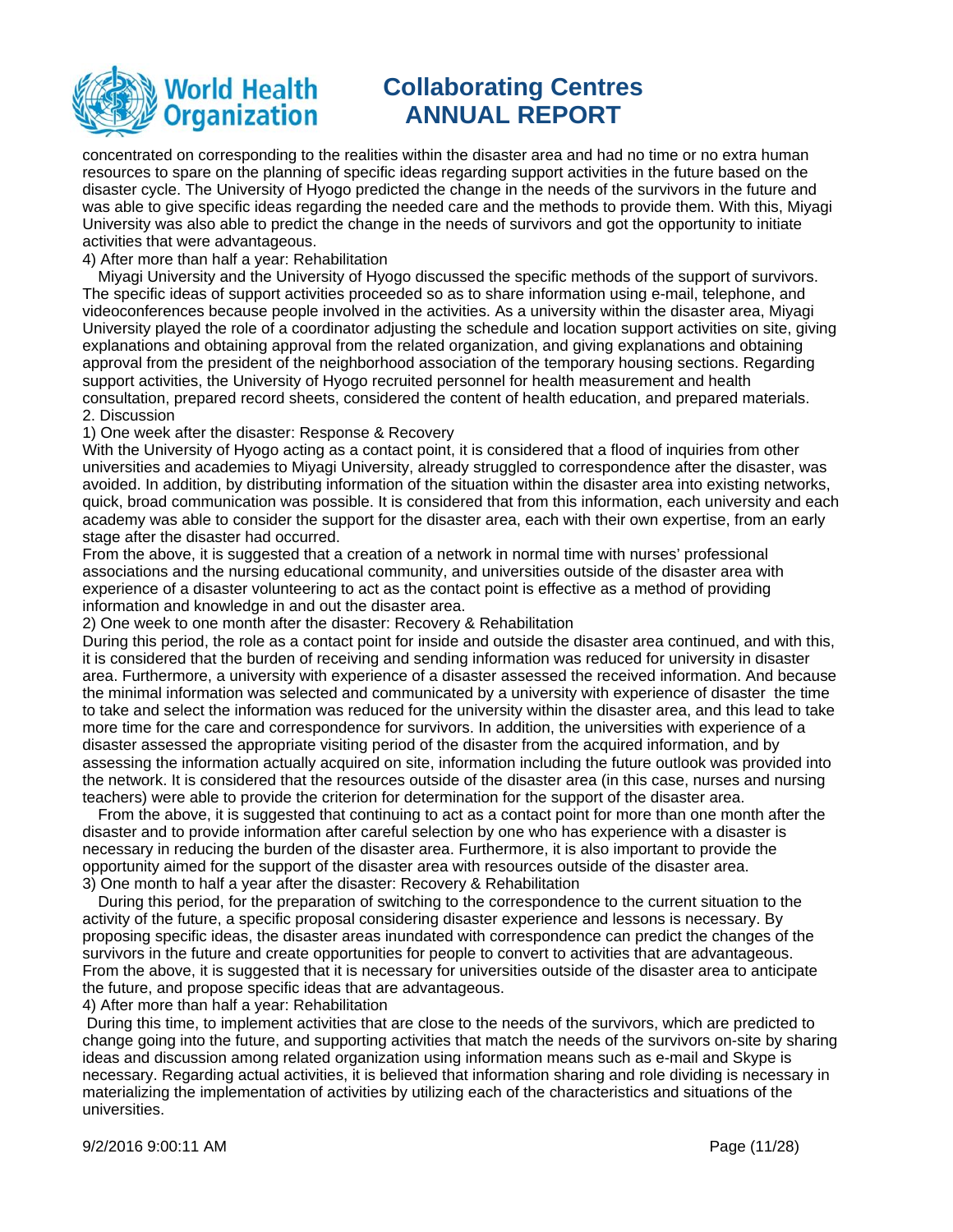

From the above, regarding ideas of activities of survivor support, it is suggested that communication by using various information sources and involving the people who are related is necessary. 3. Summary

It is a method that was thought up in corresponding to a disaster that occurred in Japan called the Great East Japan Earthquake, but even in terms of countries, if one contact point within the disaster area and one contact point outside of the disaster area can be decided, in the same way, by distributing information, it can lead to the reduction of the burden on the disaster area and expansion of opportunities for support of the disaster area. In this regard, it is necessary that organizations that has experience with disasters assess the information of the situation of the disaster area, provide the appropriate information at the appropriate time and present the policies in the future.

In addition, by developing construction of relationships of information sharing into activities that support the survivors, and even developing research from that point, it is a method that can also contribute to the construction of disaster nursing knowledge.

 $\Box$  The Activities of Distributing Information about Disaster in Abroad

When Earthquake happened in Nepal, April, 2015, to gather the information in Japan, web pages which were World Health Organization (WHO), WHO-South – East Asia Regional Office (SEARO), UN Office for the Coordination of Humanitarian Affairs (UNOCHA), UN Children's Fund (UNICEF) and Nepal Government were accessed. The information was summarized by every clusters which was decided by Inter – Agency Standing Committee. The brief reports were summarized, specially focused on Health, and distributed through the Web page of our Research Institute. These summary reports were useful and valuable to understand the situation for Health professionals. This activities represent one of ways which was information distribution as research institutions or universities outside disaster area.

### **Activity 6**

Title: To conduct and disseminate training/educational programs for mitigation of the impact of disasters on community members, particularly those most vulnerable, including: elderly, childrenchild, bearing and rearing women, and disabled.

Description: The educational program of disaster preparedness for school students will be provided and evaluated the utilization of it. In relation with WHO WPRO, the program will be expanded to other Asian coutries.

Two educational programs were conducted. Health education program for survivors in Kesennuma city where had seriously damaged by the Great East Japan was conducted with other organization. The second mitigation education program was for community residents in Akashi and in Kobe.

1. Health education programs for survivors in Kesennuma city, Miyagi prefecture

 Health education programs for survivors living in temporary housing were developed based on nursing activities after the Great East Japan Earthquake and the research results of health and living conditions among survivors. Nursing activities in Kesennuma city included health check, health consultation, and lecture about health. The educational programs were conducted by Miyagi University , division of health promotion in Kesennuma city, psychological care center and University of Hyogo every two months. Six educational lectures in order to maintain good health among survivors at temporary housing after the disaster were provided from June 2014 to March 2015. The titles of educational programs were the follows : "Lecture of rethink the health condition based on measurement of physical fitness and health consultation", Lecture about salt consumption", "Lecture about meal balance", " Lecture about relaxation", "Lecture about sleep" and " Measurement of physical fitness and Health consultation". Each session of the programs lasted fifteen or twenty minutes. Total number of participants was 98 people

 On the effects of programs, participants more kept attention to their physical conditions, and changed their life styles in temporary housing after disaster. Through health consultations provided nurses, survivors paid more attentions to own health conditions, and improved their self-care ability.

 $\Box$ . Disaster mitigation education for the residents in Akashi was conducted at the university campus festival. The project theme was "Learn about the dangers around you in the community where you live." in 2014. In order for the residents to learn about the dangers around them, a diorama of the area around the university were created and conducted a simulation using the diorama. In the diorama, a channel which could be flooded during heavy rain were created, as well as model concrete-block walls, vending machines, etc., which could fall at the time of earthquake. Facilities and locations in the diorama that could be used as resources at the time of a disaster such as an evacuation center in the area, the location of the community wireless system,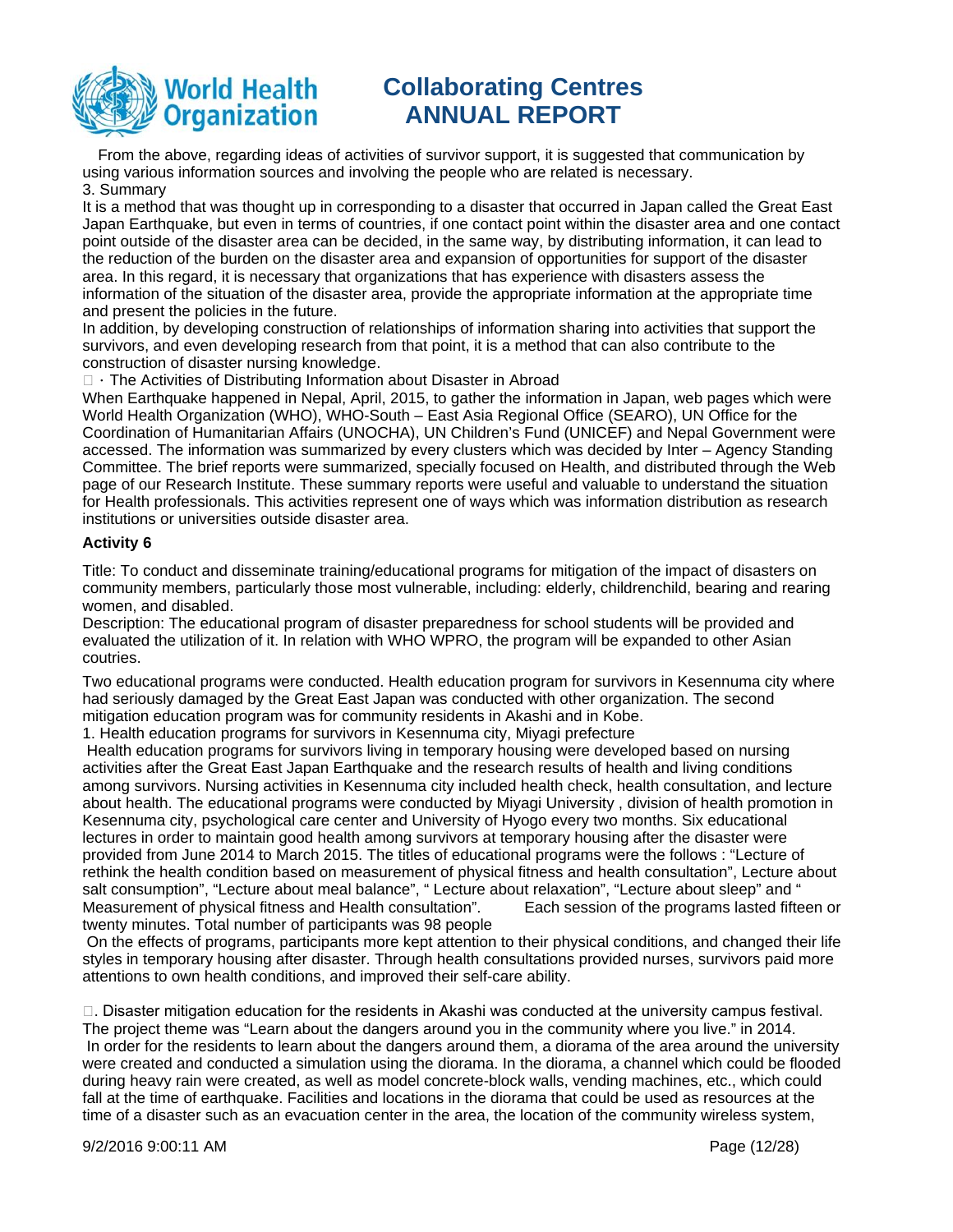

locations of pay phones, convenience stores that provide support for returning home, were also recreated. While communicating with local residents who visited the university campus festival using the diorama, dangers around them and evacuation routes to the evacuation center were confirmed with local residents. Many of the local residents knew the evacuation center's location to which they would evacuate. However it was found out that they were less conscious about safe evacuation routes from their homes to the evacuation center. Local residents simulated the evacuation routes from their homes to evacuation center and they found dangerous places on the evacuation routes in the diorama. Some of the local residents said that they would actually confirm dangerous places indicated in the diorama when walking in the area, while others said that they would confirm the dangerous places along the way to the locations (workplaces, schools, shopping) that they frequently go which are similar to those indicated in the diorama.

From the above, it was a chance that local residents improved awareness on disaster mitigation. The other programs theme was "Find a role that you can do at the evacuation center". An evacuation center in the exhibition room were simulated with using dolls and showed up the problems that frequently occur at evacuation centers and situations of vulnerable peoples.

The problems in evacuation centers and those who need consideration that were as follows: (1) dirty bathrooms, (2) a pile of relief supplies (food and blankets), (3) several children who look bored or have nothing to do, (4) Needs of vulnerable people : A .an elderly person who needs to go to the bathroom, B. a visually impaired person, and C. a person in a wheelchair who may not be able to go and obtain relief goods, (5) a person who appears to be ill and be laying down, (6) dirty floors and trash cans filled with trash, (7) there are women who want to breast-feed and change clothes, (8) security problems = positing of information on a suspicious person received from police," and (9) shower rooms which cannot be used as they are overcrowded because there are only two of them.

Residents came the exhibition room and would be conducted as follows:

 $\Box$  Explanation of the evacuation center were given to residents while showing the evacuation center at the time of a disaster using photos to help them imagine that they were in the evacuation center and asked them to look around the simulated evacuation center.

 $\Box$  After looking around, the residents thought about how they could cooperate and what role they could play in solving the problems.

 $\Box$  They wrote those roles that play in solving the problems on sticky notes and put them on a prepared blank evacuation center map.

 This blank map was installed in a place where all the residents could see it and the same time when residents put the sticky notes on the map, they could see the notes written by other residents. <Results>

 The number of residents was 67 and the number of sticky notes was 93. The problems that collected many roles that residents could play were (1) several children who look bored and have nothing to do (16 notes), (2) a pile of relief supplies ( food and blankets) (15 notes), and (3) dirty floor and trash cans filled with trash (14 notes). They wrote that the following roles could be played to solve those problems:

(1) Several children who look bored or have nothing to do

 $\Box$ . Play with children. Specifically, read them a book, make something using newspaper, tell them old stories, and play soccer outside

 $\Box$ . Eliminate their concerns. Specifically, do something together with them and read a book

 $\Box$ . Secure a play space

- $\Box$ . Call for making a small kinder garden for children to gather and play together
- (2) A pile of relief supplies (food and blankets)
- $\Box$ . Help distributing the supplies to someone in need
- $\Box$ . Give own supplies to someone in need

 $\Box$ . Considerations need to be taken, so that those who are rearing babies with formula milk can receive supplies

(3) Dirty floors and trash cans filled with trash

- $\Box$ . Segregate trash
- $\Box$ . Set trash cans so that people can easily understand the segregation
- $\Box$ . Those who notice the trash pick it up, put it in the trash can, and clean up
- $\Box$ . Division of roles of the cleaning duty and environmental arrangement

<Residents Reaction>

 Residents seemed to have difficulty in imagining an evacuation center and noticing the problems at the evacuation center simply by entering the venue and looking at the exhibited objects. Therefore, it was needed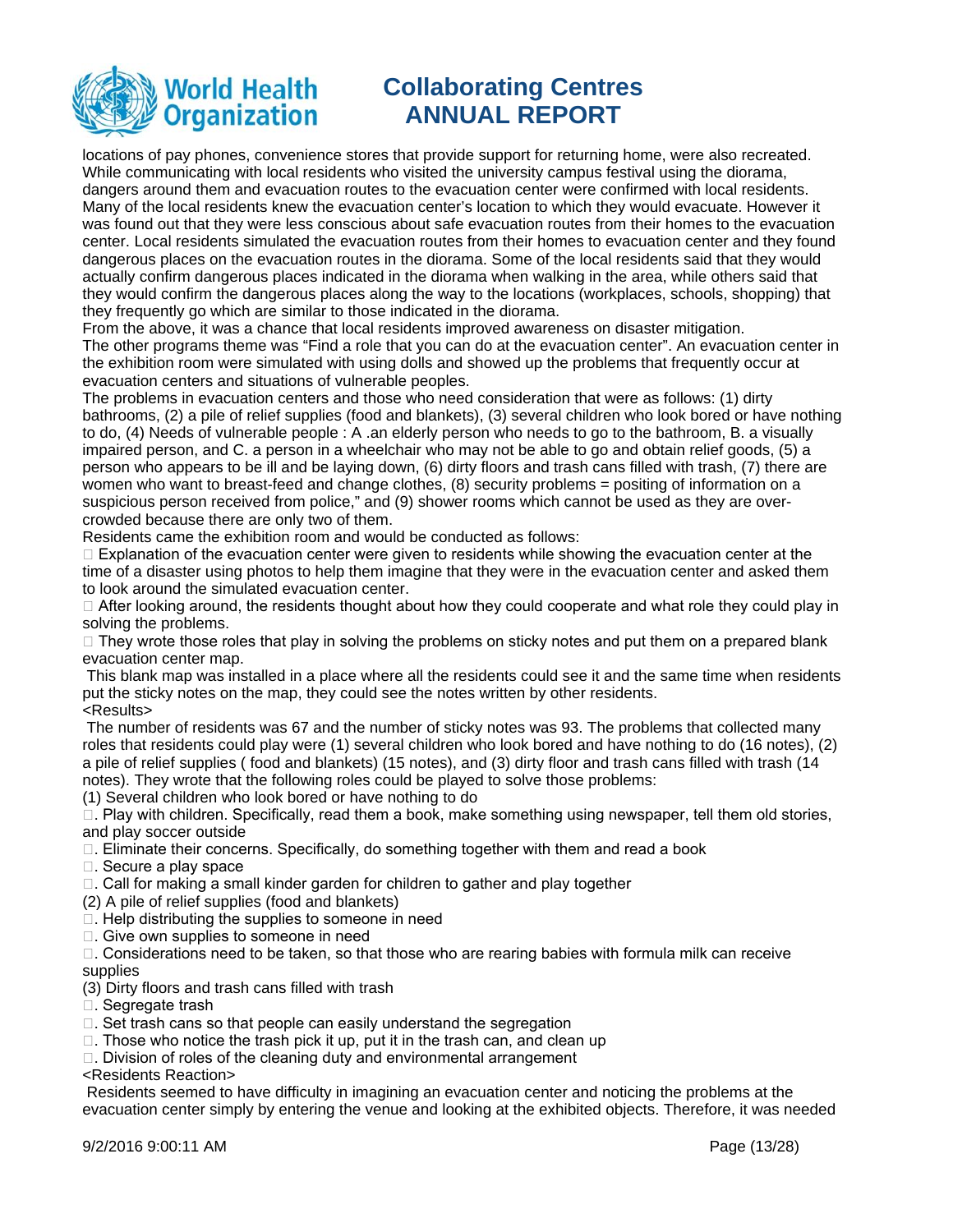

to respond to the situation in order for the residents to be able to more specifically imagine them, such as providing explanations on the evacuation center, explanations on the problems in concert with the exhibition, and others, to facilitate their imaginations. As the space where the evacuation center was recreated was not separated and could not develop a realistic sense that they could feel they had come to the evacuation center, it was found out that when conducting a simulation, the setting was needed to be devised so that they could enter the simulated form reality.

 On the other hand, by talking with the faculties and students, residents who did not show much interest in the beginning listed that they could do to solve the problems one after another based on experience with volunteer activities. By having conversations, it was an opportunity for them to take interest, look back on their own experiences, and confirm what they could do to mitigate a disaster.

There were also residents who learned what they could do to solve the problems, what roles they could play and ideas they could come up with while looking at the roles written by others. Furthermore, it was an opportunity where people who had an experience of being evacuated to an evacuation center provided advice on disaster prevention measures and talked about disaster mitigation with other visitors who did not have the experience of evacuation, bringing visitors together. This regional disaster prevention education through simulation can be applied to other places, so the report would be released in a journal in the future.  $\Box$   $\cdot$  Disaster mitigation education in Kobe, Hyogo

 In Hyogo prefecture, events for "Hyogo Anzen no Hi no Tsudoi (Hyogo gaherting on the day of safety)" are held on January 17 every year to reaffirm awareness on disaster prevention and transmit the experience and lessons of the Great Hanshin – Awaji Earthquake. Among such events, there is an event called "Koryu Hiroba (Exchange market)" which is held at Kobe Municipal Nagisa Park. Every year, students and faculty at the Research Institute of Nursing Care for People and Community and the College of Nursing Art and Science at the University of Hyogo participate in this event with the aim of not forgetting that day of the Earthquake and disseminating the preparations at the time of a disaster. Their activities are presented in this report.

 The purpose of the activities was sharing knowledge needed at the time of a disaster and the methods to maintain health and livelihood with the local residents that participated in the event and lead to the promotion of preparatory actions.

 This year represents a milestone as it is the 20th year since the Great Hanshin – Awaji Earthquake. In order to be able to pass down the experiences and lessons of the Great Hanshin – Awaji Earthquake beyond regions and generations without forgetting them, activities were conducted to introduce evacuation goods and our past activities to conduct the physical exercise, and to share experience and knowledge on preparations to be made by residents. In order for more people to participate in the activities and take interest in preparations for disaster and in order for this to become a place where they can exchange opinions for disaster and in order for this to become a place where they can exchange opinions and share information, several devises that were contens and exhibition method would be attracted people were prepared.

 For the evacuation goods, an actual backpack containing food, clothes, radio, and others, necessary at the time of evacuation in a way which were exhibited so that participants could pick it up. In front of the booth, physical exercise was conducted regularly with the aim of maintaining health and preventing disuse syndrome. For the exercise, an open atmosphere would be created, so that anybody could participate, and as the motivation for the exercise, information on the health problems that tend to occur depending on the evacuation situation were provided.

 A "Tree of Knowledge" to collect and share lessons about disasters from participants were created. A method was to engage them in disk awareness to lead to action by asking questions about preparations and responses at the time of a disaster, to which participants answered by imagining necessary actions.

 There were 20 questions such as "Where do you obtain necessary information after a disaster?" "Please tell us what you would like to take with you the most at the time of a disaster?" "What would support you during a difficult time after disaster?" "Please tell us the matters you need to pay attention to when going to an evacuation center?" and others. Each question was written on a card. The participants pulled out a card, wrote their answer to question on a sticky note, and put it on the paper on which a tree trunk was drawn in a way to resemble leaves, so that the knowledge could be shared with many people.

 There were many visitors to the booth and a total of 135 knowledge notes were collected. The activity at this time was a place where "sharing one's knowledge with others" and "learning from the knowledge of others" could be carried out. Regarding "mobile phones" as something to take with them at the time of evacuation, those who experience the Great Hanshin – Awaji Earthquake and those who did not experience exchanged opinions, going beyond regions and generations. Among the participants, there was a person who said, "I still suffer" in regard to their experience of the Great Hanshin – Awaji Earthquake and was nearly in tears talking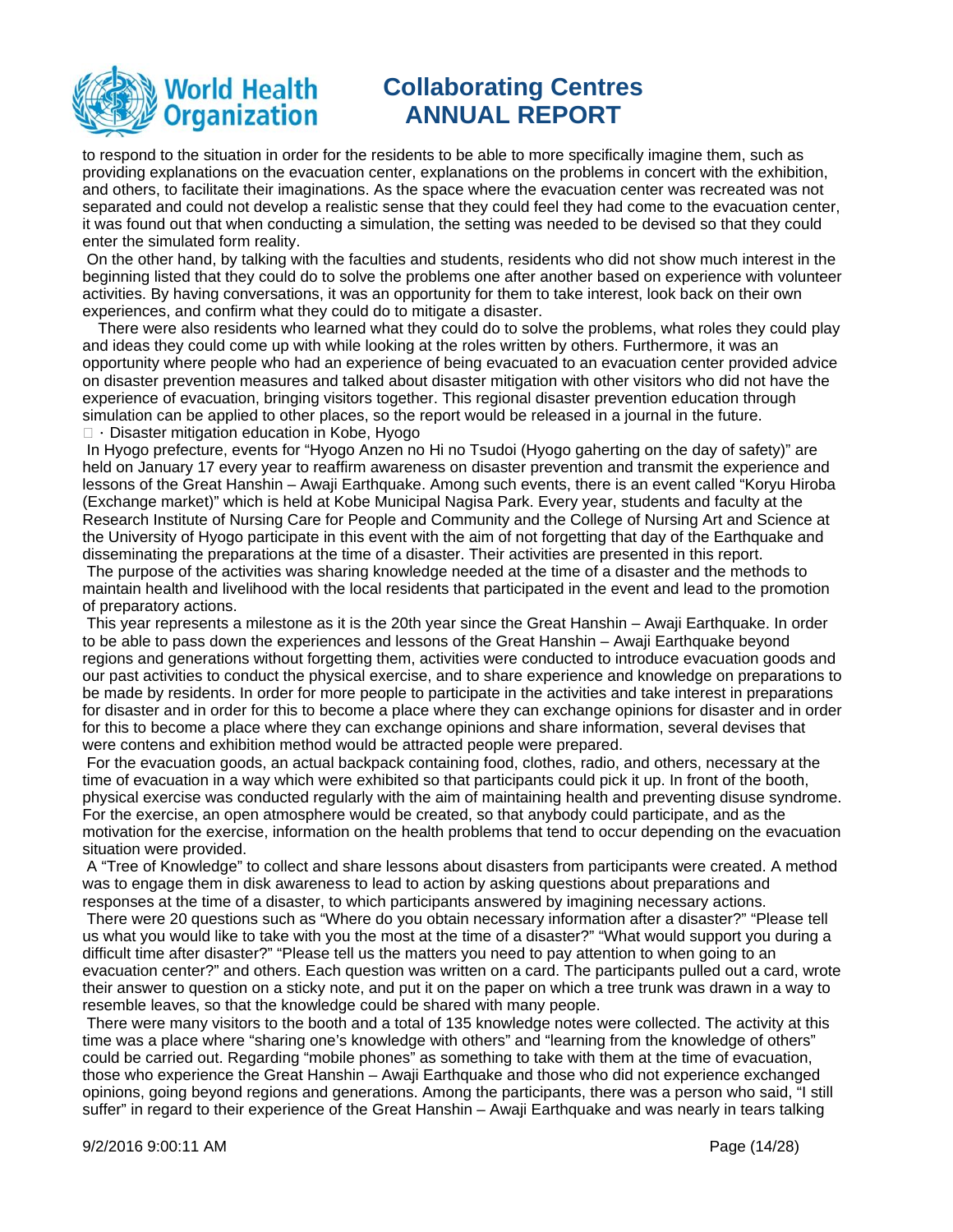

about their memories even today, with 20 years having passed since that time. As there were many answers saying "Family" for the question of "What would support you during a difficult time?" many people also talked support from their families.

### **Activity 7**

Title: To develop and conduct training/educational programs including formal and continuing programs for fostering of trainers in health emergency management.

Description: Based on the experience of the Great East Japan Earthquake, the exsisting training/educational programs including graduate programs and continuing programs will be changed, provided, and evaluated.

There are two educational programs; one is the continuing education of nurses and nursing teachers, and the other is education through graduate school.

1) Continuing Education

 First, an open lecture consisting of six lectures in two days was implemented as continuing education for nurses and nursing faculties. The lecture included the following: knowledge structure of disaster nursing as discipline, educational methods in disaster nursing, support of people requiring special need (handicapped people/ home care patients), educational methods of disaster nursing using simulations, and educational methods using games. Seventy – eight people attended the lecture consisting of nursing faculties and nurses who are in charge of disaster prevention and education at hospitals.

 In the lectures, there were explanations of overviews on the support of people requiring special help during a disaster, which is a reference to the lecture content, and knowledge structure of disaster nursing (disaster nursing core competency and ICN framework of disaster nursing competencies), which is the structure of the lecture. Furthermore, as an educational method, the lecture consisted of people participating in educational exercises using actual games and simulators.

The contents of games were allowed one to think about shelter management. Five to seven people made up one group, and by drawing cards with various problems and incidents that occur in shelters, it was a game where one learns about the situation and problems in a shelter. By participating in the game, the person was able to get closer to the survivors emotionally, and with the group members cooperating with one another, it was a game that provided an opportunity to think deeper about shelter management.

Among nurses and nursing faculties, there was not one person who had experienced evacuating into an actual shelter, and they felt the situations and problems of the shelter were very realistic. It provided an opportunity for them to think about their own roles in a certain situation. The rules were simple and easy, and with a game kit distributed to nurses and nursing faculties, many voices were raised saying they wanted to implement the game in their own offices and nursing universities/schools. It also became an opportunity to spread the simulation method through the game.

In the lectures and exercises of educational methods using a simulator, patient transport training and triage training were conducted. In the patient transport training, the people attending the lecture played the roles of the medical staff ant patient, a situational setting was created, and they learned how to use equipment for transportation and actually were participated transport training. The order of priority was decided for the people playing the role of the medical staff, and they learned the methods and techniques of transport in cooperation. The people who played the role of the patient were able to experience the feeling of the one being transported, and it provided them with an opportunity to think about methods of how to transport the patient safely and peacefully.

In the triage training, the people attending the lecture played the roles of the patient and triage practitioner. A simulator was also placed as the patient, and triage was practiced as they learned the methods of the triage. In the same way as the transport training, the people playing the role of the medical staff were able to learn about the triage methods and techniques through the experience. And the people playing the role of the patient were able to experience the feelings of a patient involved in the triage process, and they were given the opportunity to think about the nursing one wants to receive after triage and learn what the necessary nursing was after triage. Furthermore, with the debriefing after the exercise, they were able to deepen their understanding and learn about the importance of debriefing after an exercise through experience. With the lectures this time, the level of satisfaction among people who attended the lectures was high because it provided them with an opportunity to learn about disaster nursing themselves. They learned about the implementation methods of how to structure the exercise, and they were able to learn by participating. The holding of more lectures is desired in the future, and because there were requests saying they wanted to learn lectures relating to the basics of disaster nursing and to learn about the details of the support of people requiring special need, lectures regarding the basic knowledge of disaster nursing, people requiring special

9/2/2016 9:00:11 AM Page (15/28)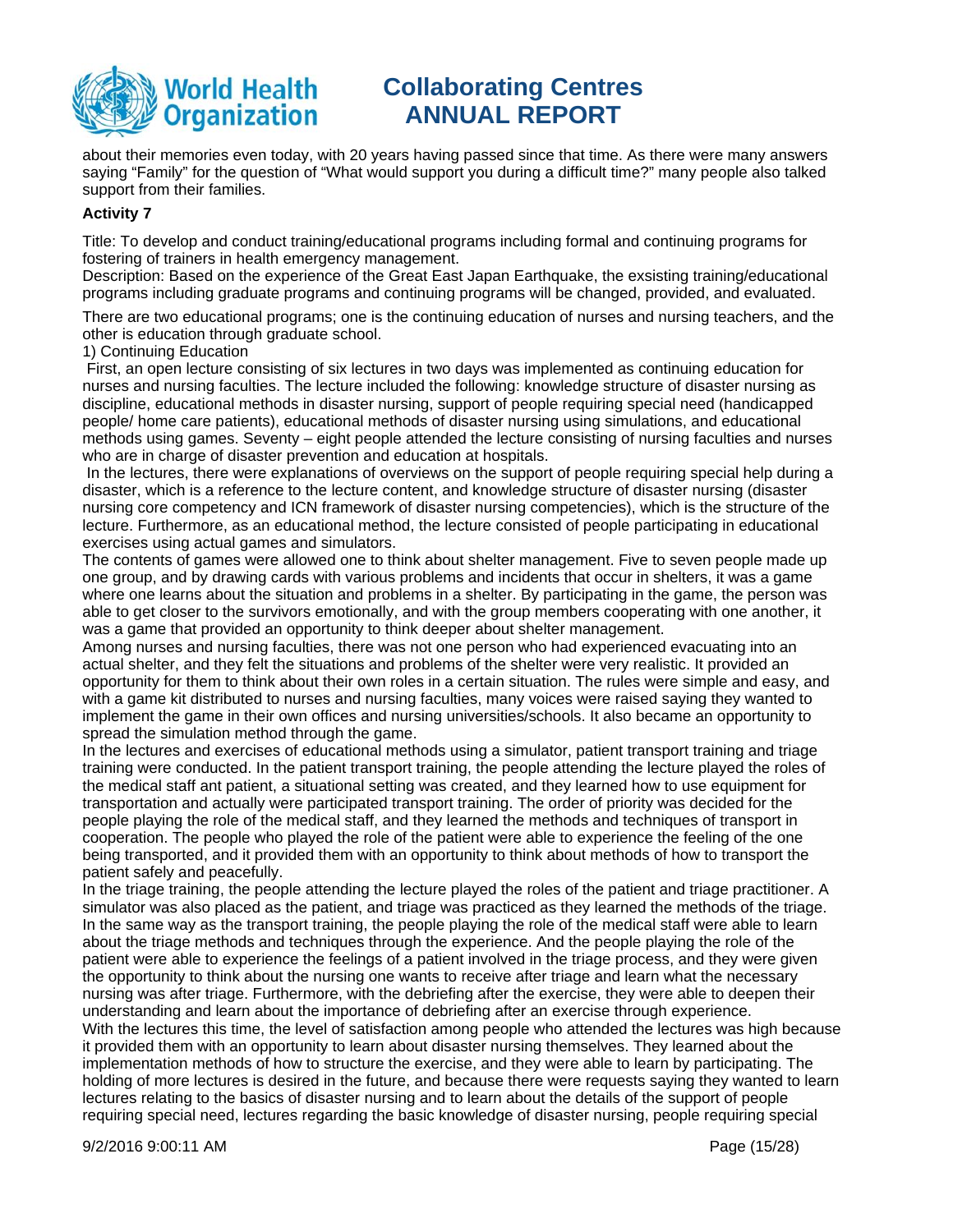

need such as children and patients with chronic disease, and support are being added. And the program content of exercises, including disaster diagram training, is also being considered, and lectures are scheduled to be held in 2015.

Regarding the disaster situations people would be in and correspondence for disaster situation and people in disasters, by combining lectures, simulations, and exercised, people are able to learn the educational methods. This program would be developed in the future as a continuing educational program. 2) Graduate program

 Graduate program is implemented as (1) education of clinical nurse specialists curriculum of disaster nursing and (2) five-year cooperative doctoral course of disaster nursing global leader.

(1) Education of clinical nurse specialists' curriculum of disaster nursing

 With the clinical nurse specialist's curriculum, because it tis practical training of a high degree, it incorporates lectures, exercise, and writing thesis into the curriculum. In the lectures, students study disasters and the reaction of people to disasters and methods of maintaining health with every disaster cycle. Later, the students learn nursing care skills during times of disaster correspondence and nursing care skills during the disaster and mid and long term by going to the emergency rooms of hospitals and temporary housing. Furthermore, by deepening the understanding in the fields where the students have the most interest, students write a thesis through practice as a practical research assignment.

 In the lectures, Disaster Nursing for activities (activities in shelter, temporary housing, preparedness, and others), Disaster Nursing for Vulnerable – populations (care for elderly people, child, pregnant women, person with chronic disease, and others) were usually conducted. In this year, to the reports of the health status of the people affected by the Great East Japan Earthquake, health damage by disaster type (such as health damage caused by the tsunami), understanding for people who need special help ( Handicapped person), and revisions to the disaster prevention systems was newly added in lectures, and education was conducted. With the nursing care techniques at the time of disaster correspondence, students were able to participate in the training of DMAT (Disaster Medical Assistance Team), and they were able to learn about the medical systems and care techniques at the time of disaster. Furthermore, in the emergency room of the hospital, it created an opportunity for students to learn how to assess the patient being transported, how to treat the patient as a team, and the actual details of the treatment and treatment techniques. Since the training took place in a hospital where many patients are transported, students were able to learn the triage within the hospital, and how to progress the treatment by protecting the safety of the patient when there is not a sufficient number of medical staff, and incidents that may occur during the period of a disaster.

 Regarding nursing care techniques in mid and long term after disaster, an opportunity to learn was created by staying ate the disaster area of the Great East Japan Earthquake. At home visit to the temporary housing, the life of the survivors in the temporary housing was understood, health assessment among the survivors' health status were learned, and how to visit the temporary housing was also understood. By actually talking to the residents of the temporary housing, students were able to learn that people with chronic diseases were living and chinking of ways to live by maintaining their health in the temporary housing. Furthermore, in order to support the health of these people as a specialist, it became an opportunity for students to learn about the importance of understanding resources and networking with cooperating among the related institutions, NGO, and related organizations by sharing information.

 In the practical research assignment, thesis theme of the disaster preparedness for special need people in disaster were selected by student based on the work experience of the student.

(2) Disaster Nursing Global Leader Degree Program

The education of new doctoral degree course for Disaster Nursing Global Leader was started in 2014 with the participation of the 5 universities (including University of Hyogo ) in Japan. This program's purpose was below. 䞉To conduct innovative research and develop theories which can be applied to nursing practices in cooperation with other professionals in related disciplines

䞉To contribute towards promotion of human security through educating nurses with profound understanding in disaster nursing.

 The target is to create global nurse leaders who can respond to and solve a wide range of problems in disasters and exercise interdisciplinary leadership in international settings. There are two educational outcomes. One is that problem-solving skills related to disasters with multiple and systemic perspectives and comprehensive and international framework. Other is nursing leaders who can respond to local/global disasters. Curriculum was consist of 6 courses: Basic Courses in Nursing, Courses on Disaster Nursing Global Leadership Skills, Courses for Disaster Nursing Science, Disaster Nursing Seminar, Disaster Nursing Practicum and Disaster Nursing Dissertation Research.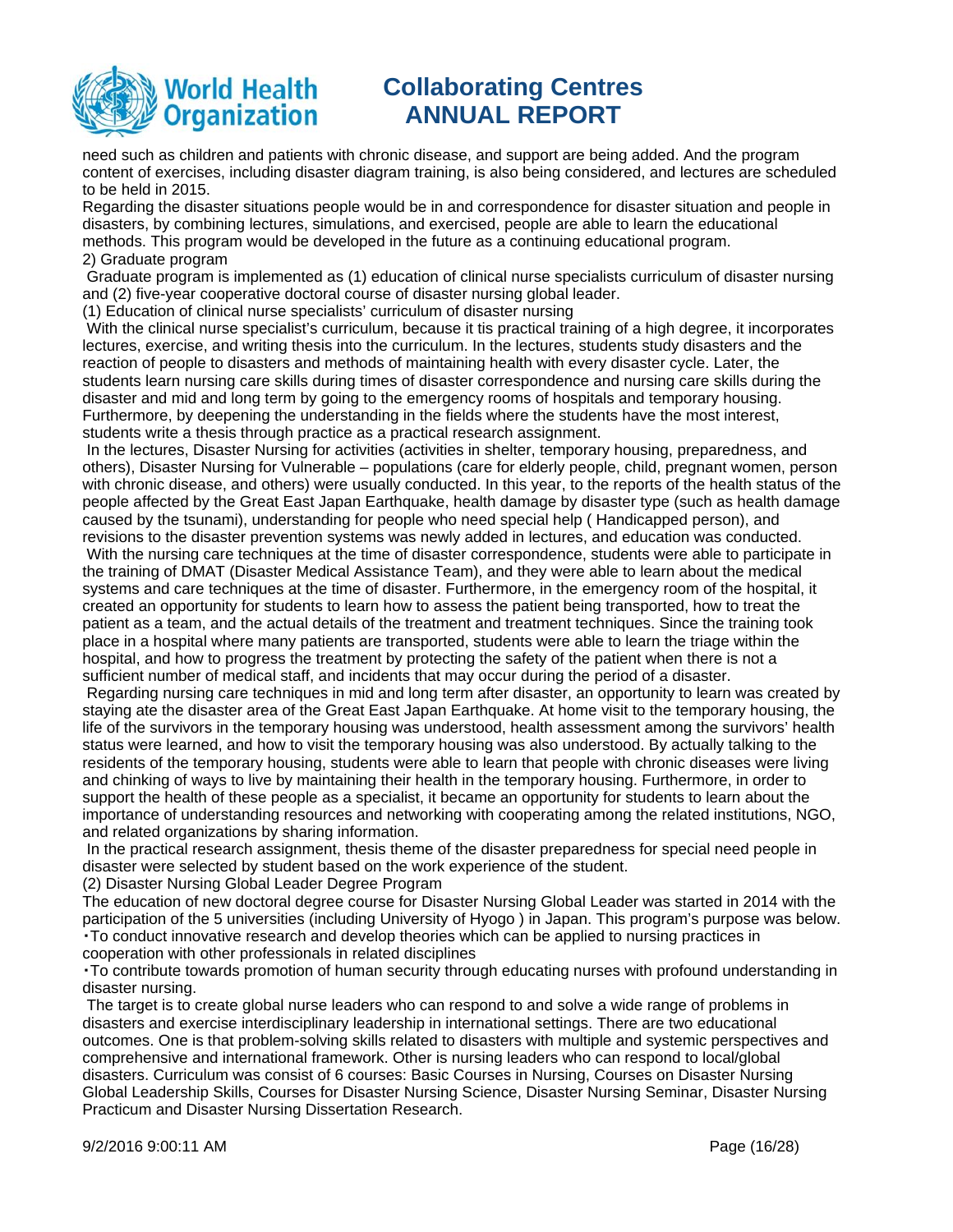

 Our institute joined the education as faculties, as giving a chance of education about risk management in health and simulation education of disaster nursing.

### **Activity 8**

Title: To clarify roles and functions of nurses by disaster cycle

Description: The roles and functions of nurses at each of disaster cycle will be explored through interview to nurses providing care at the Great East Japan Earthquake.

Nurses' roles and functions were clarified based on a disaster cycle which consists of 3 phases – response phase, recovery/rehabilitation phase and preparedness phase. Since it is becoming apparent that the roles and functions of nursing by phase of the disaster or being inside or outside of the disaster area is different through examination of documents and interviews, it is as described below.

1) Nursing Inside of the Disaster Area During the Response Phase

(1) Nursing in Hospitals

The response phase refers to about one week immediately following the occurrence of the disaster. The nursing at hospitals within the disaster area is responding to inpatients and emergency outpatients. With emergency outpatients, the nurses are conducting triage, providing support of the treatment, and treating patients who are determined to have minor illnesses from the results of the triage. In addition, explanations are given to many of the patients with minor illnesses who are waiting for treatment, and the nurses listen to what the patient has to say. They were managing groups of people so the treatment could be provided for patients quickly and safely. Furthermore, during the Great East Japan Earthquake, since the medicine of patients with chronic illnesses were washed away by the tsunami, many patients rushed to the hospital looking for prescriptions, and there was much confusion temporarily. Therefore, medical examinations were conducted by interview through the arranged prescription outpatient care, the patients were listened to, and the nurses managed groups of people so there was no confusion in the places where patients were waiting. From the above, one can understand that because more patients gather at hospitals during a disaster than usual, the nurses play the role of managing groups of people by not allowing confusion to occur, giving explanations, and listening to patients. With this role the nurse play, it is believed that patients were able to receive medical care quickly and safely. This is a role that had been implemented in the past, but it had not been clearly indicated. With this, it can be understood that there is "care and management for patient groups" as one of the roles for nurses at hospitals within the disaster area during the response phase. (2) Nursing Management in Hospitals

Regarding nursing management at hospitals during the response phase, one of the large roles includes organizing the structure for providing nursing care so treatment and nursing is provided for patients safely. Therefore, in order to provide nursing for many of the patients who come to the hospital or for those who are admitted, securing of nursing was conducted.

(i) For Nursing at One's Own Hospital

Changes were made to the nursing shifts at one's own hospital and nurses that had arrived for the disaster had been arranged. Furthermore, in order to provide nursing safely, the organizing of the nurse's living environment who had been affected by the disaster, more specifically, the opening of a dormitory, securing of transportation, and opening of special nursery schools were conducted.

(ii) For Nursing that is dispatched

In addition, request for dispatch of nursing was being made from outside of the disaster area to hospitals of the same group, disaster countermeasure offices, and nursing associations, and they were also corresponding to acceptance of dispatches. Furthermore, living environments and work environments were being organized so nursing from outside of the disaster area can take place, along with correspondence to issues and troubles with regard to nursing.

Regarding the role of the hospital's nursing management during the disaster response phase, there are a number of reports of actual experiences, but there is not much research being conducted that clarifies the role of nursing during a disaster. For this reason, further research in the future, clarification of the role of nursing management, and the creation of core competency is necessary.

2) Nursing Outside of the Disaster Area During the Response Phase

Nursing from outside of the disaster area during a disaster will work at the affected hospitals and shelters of the disaster area as organizational dispatch workers or personal volunteers, and each will play the role as nurses.

(1) The Role of Nursing Dispatched to a Hospital

At the hospital, human resources are necessary for maintaining the medical functions after the occurrence of a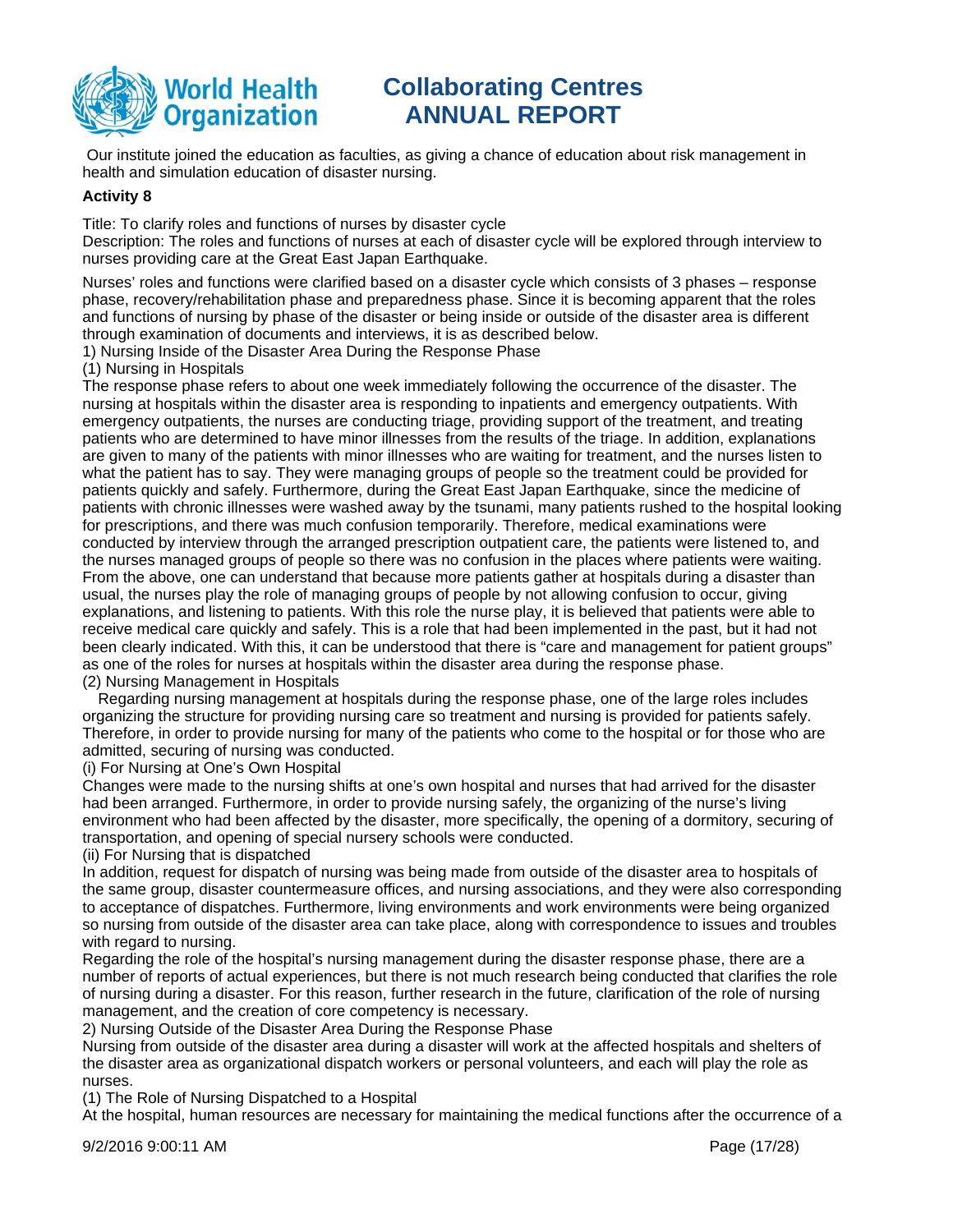

disaster, and it is now apparent that dispatched nurses play the role of compensating for the lack of human resources and a substitute role of filling in while the nurses working at the disaster site rests. With this, dispatched nurses were able to reduce the burden of the duties of disaster nursing. Furthermore, the hospitalized patients who were not able to talk about their disaster situation and feelings due to being considerate of disaster nurses who had been affected in the same way were able to talk to nurses outside of the disaster area. The dispatched nurses played a role that can only be fulfilled by them. In addition, the nurses of the disaster area were not able to talk to other nurses of the disaster area about his or her feelings due to the different disaster situations, however, there were nurses saying they can talk to nurses coming from outside of the disaster area and were able to cry for the first time. It can be said that this is also a role that can only be played by a nurse from outside of the disaster area.

In this way, it is now understood that nurses outside of the disaster area plays diverse roles as providing support for disaster nurses such as substituting for nurses inside of the disaster area at hospitals, providing emotional support, and being someone to talk to about the disaster. In addition, for patients, the nurses outside of the disaster area plays the role of providing nursing care in the place of disaster nurses, and being someone they can talk to about the disaster. It is now understood that these nurses outside of the disaster area has their own individual role.

(2) The Role of Nursing Dispatched to a Shelter

At the shelter, for residents who have evacuated, health consultations and screening of people who require special assistance were implemented, and also provided support of the health status and living conditions of the residents as a substitute for nurses who are lacking in the disaster area. Regarding the details, it is described in the ID13 report. Here, the same roles as the roles of nursing at a shelter described to this point was found, and there were no new roles to be specially described.

3) Nursing Dispatched from Outside of the Disaster Area Medium to Long-term

(1) Role of Nursing Working in Temporary Housing

In temporary housing, home visits are made for the residents, and support for the living situation and health consultations were implemented. And in playing a substitute role for the nurses working at the disaster site, they were providing support for the health status and living conditions of the residents. Regarding the details, it is described in the ID13 report.

Regarding the role of nursing within the disaster area medium to long-term, there aren't many documents at the hospitals, and there is a need for acquiring data through new investigations such as interviews. Regarding the role of nursing regionally, there are some activities that took place with nurses of certain regions, but there is not enough data to clarify a role, and an implementation of a new investigation is necessary.

4) Role of Nursing in the Preparedness Phase

development is necessary while including activity examples.

In the preparedness phase, one of the roles is conducting activities of preparation for a disaster in the institutions the nurses belong to and in the regions the institutions belong to. Specifically, there are preparation activities for a disaster by the institution the nurses belong to and educational activities related to preparation for a disaster for the residents of the region. The specific examples of educational activities related to preparation for a disaster for residents of the region is described in ID8.

Regarding the preparation education for a disaster, it is the duty of nursing to provide the knowledge to protect oneself, to provide a place to share the knowledge one may have personally in preparing for a disaster, and to provide an opportunity for people to think about the preparation for a disaster in the region. The role of providing an opportunity to point the interest of the residents of the region to the preparation for a disaster is important. There have been a number of cases that have been reported where nursing teachers belonging to an educational institution implemented preparation education for a disaster for residents of the region. Furthermore, there are many reports of nurses belonging to a hospital implementing preparation activities at their own belonging institutions. However, there are not many reports of cases where the nurses belonging to a hospital implemented preparation education for a disaster for inpatients and outpatients, or cases where the nurses of the region implemented preparation education for a disaster for the people of the region. In order for many nurses to recognize that the implementation of preparation education which is one of the activities in

### **Activity 9**

Title: To identify activities among support nurses coming from outside the disaster site Description: The activities of support nurses coming from outside the disaster will be identify with interview to nuses experiencing care provision at the Great East Japan Earthquake. After obtaining results, it will be vali

preparing for a disaster is one of the roles as a nurse in the preparedness phase, it is believed that its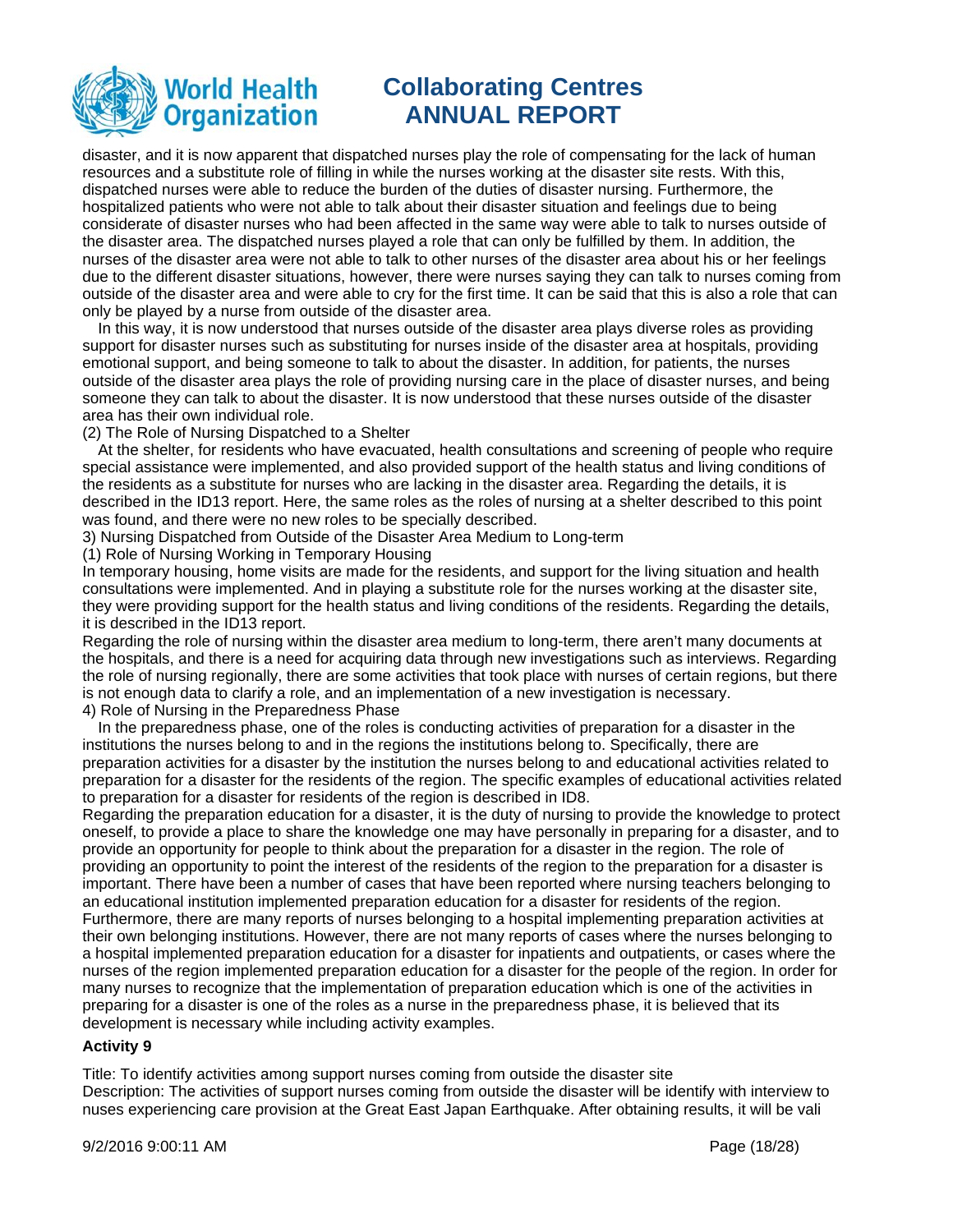

Kaori Ohno1), Chizuko Noro2), Yuko Ushio1), Misa Shiomi1)

1) College of Nursing Art Science, University of Hyogo, 2) Sonoda Women's University

### $<$ Purpose $>$

The objective of this research is to make apparent the details of the health support activities conducted by public health nurses sent in from outside the disaster-affected areas, as well as the issues that they noticed, their self-evaluation of their activities, the nursing needs in areas struck by a massive natural disaster, and the roles and functions required of public health nurses that are sent in places outside of the disaster-affected areas. To achieve this objective, research was conducted in the following areas; and analysis of activity reports; analysis of experience-based reports. The following is a report on the results of each of these research subjects.

#### $\leq$ Ethical Consideration $>$

The two surveys were conducted upon receiving approval from the Bioethics Committee of Sonoda Women' s University. Details of the research follows.

### Research 1: Analysis of activity reports

#### 1. Target

Of the 1,257 reports written by public health nurses sent by B prefecture from outside the disaster areas (hereafter "dispatched public health nurses") to conduct disaster-response healthcare activities at A prefecture, which had received catastrophic damages from the Great East Japan Earthquake, a total of 1,072 documents were selected for this analysis after having removed those reports that failed to include basic information such as place of activity and its time period, as well as other documents such as calculation sheets. The documents were reports titled "Status Report on Making the Rounds of Shelters and of Visiting Homes" and "Status Report of Health Service Activities." Reports that were used were those that covered a seven-month period from March 2011 to October of the same year.

#### 2. Method

Quantitative data listed in the "Status Report on Making the Rounds of Shelters and of Visiting Homes"—such as the numbers of staff, consultations/visits, and persons with symptoms—were tabulated, and its trends were analyzed.

Qualitative analysis was also conducted on what dispatched public health nurses felt were problems with the structure of operations. This information was gathered from the opinions expressed in the box provided in the "Status Report of Health Service Activities" for the nurses to write freely about such things as the conditions at the disaster site and the details of their operations.

Based on the results of these analysis, discussions were held on the nursing needs and the activities conducted by dispatched public health nurses in areas affected by large-scale disasters. 3. Results

Trends in the activities of dispatched public health nurses were discerned from the "Status Report on Making the Rounds of Shelters and of Visiting Homes." The sending of public health nurses from B prefecture to A prefecture started on March 14, three days after the disaster struck. In general, public health nurses from B prefecture were sent in pairs to each municipality, and by two-weeks after the disaster, the number of dispatched nurses reached a maximum of eight persons. Until about three months after the disaster, B prefecture continuously provided public health nurses to the shelters in teams of four. The sending of nurses continued until October. As for making the rounds of the shelters, until about three months from the disaster, one team would visit one to six locations in one day. As for home visits to those remaining in their homes, operations started eight days after the disaster and continued for two months, after which it gradually decreased. After three months from the disaster, the dispatched public health nurses began making the rounds of people in temporary housing. The activities of these nurses focused on providing support at temporary housing until about four months after the disaster, up to the period when people started getting used to their life in temporary housing. After half a year from the disaster, the number of dispatched public health nurses providing support at temporary housing had decreased. At the shelters, the number of people who needed follow-ups on physical concerns was about 60 persons per day. These cases started immediately after the disaster, with the most coming one week after the disaster in which more than 150 persons needed to be seen in on day. After one month from the disaster, the number of people requiring follow-ups for physical concerns had declined dramatically to less than 10 cases. As for people requiring psychological follow-ups at the shelters, although the number was low immediately after the disaster with only a few cases per day, this number increased steeply to 40 cases in one day after one week from the disaster. Although the number of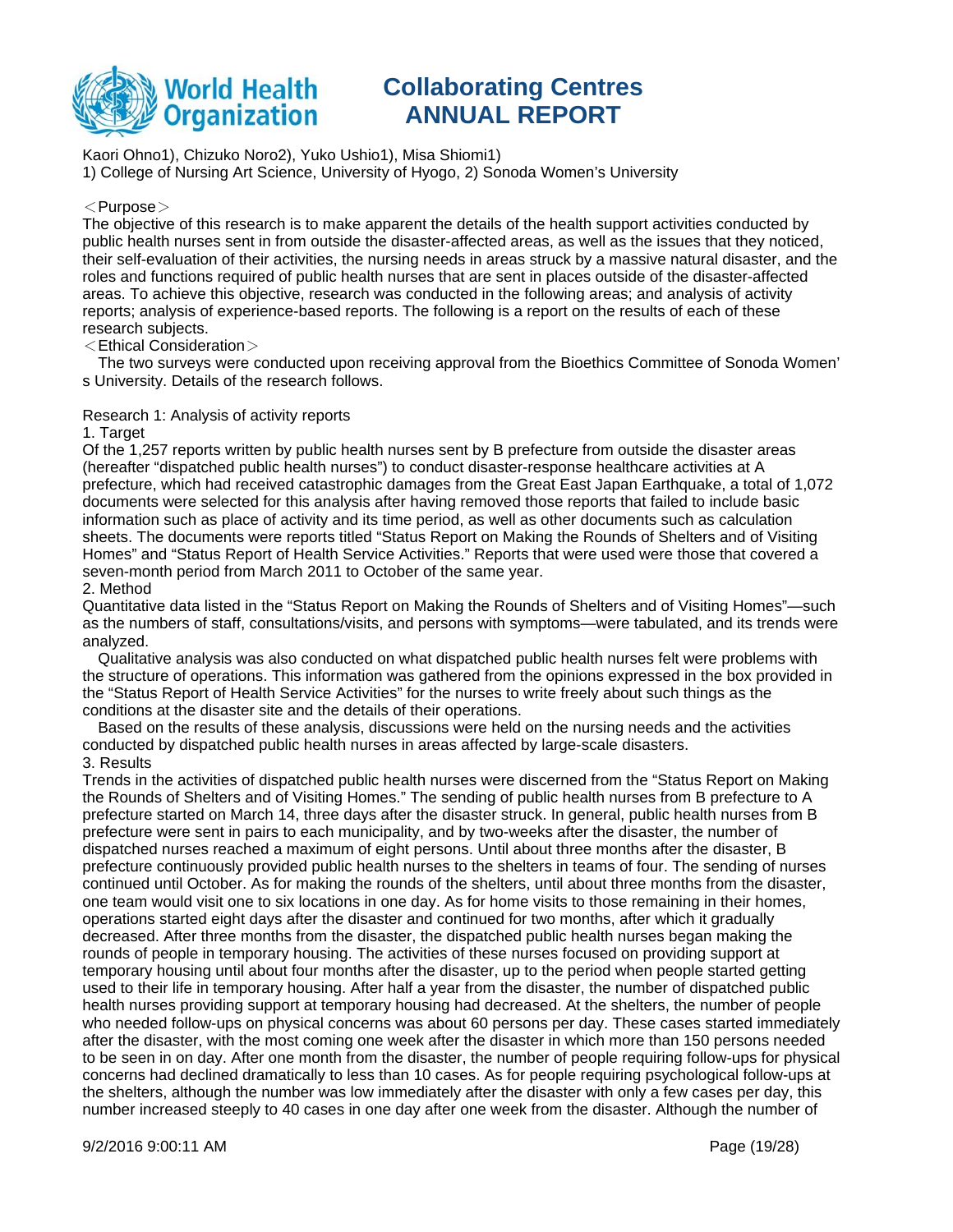

persons requiring psychological follow-ups was less than those requiring physical follow-ups, a few cases required long-term follow-ups. Looking at the trend in the conditions of persons who needed follow-ups, up to about two months from the disaster, most of the cases were those who had chronic illness that required continuous medicinal and other treatment, such as high blood pressure, psychotropic drugs, diabetes, and dialysis. After two months had passed from the disaster, the number of follow-ups for particular diseases declined to only a few cases.

From the details described in "Status Report of Health Service Activities," it was revealed that there are 13 categories in which the dispatched public health nurses felt that there are problems with the current system. These categories are shown in brackets ([ ]) below. Immediately after the disaster, issues related to providing assistance at the disaster site were [establishment of a base and structure of operation] as well as [acquiring an understanding on what needs there are in times of disaster involving catastrophic damages and large number of shelters]. After relief activities were started at the disaster areas, there were problems in sharing information and in gathering operational results, arising from the fact that countless people were involved in providing assistance to the disaster area. These problems can be placed into such categories as [information sharing between the cities and towns of the disaster-stricken areas and the public health nurses from the prefectural health centers], [information sharing between public health nurses from the disaster areas and the public health nurses from outside the disaster areas], [information sharing between different occupations and support teams within the community and shelters], and [gathering operational results, such as of visiting shelters and homes]. As the relief activities lengthened into the long-term, groups that had been in the area immediately after the disaster began to pull out or change their system, which gave rise to such problems as [ensuring the availability of health and medical assistants at the shelters] and [developing a system of healthcare activities for the long-term post-disaster period (restoration period), after outside support groups have pulled out]. Moreover, there was the need to provide [support towards the physical and mental wellbeing of public health nurses and staff in the disaster areas] who were working without rest from the time the disaster occurred. Another important issue was in coming up with [measures to prevent contagious diseases at shelters] when there was a lack of a hygienic environment. When people started moving into temporary housing, it became necessary to change the support system, which had previously been centered at shelters, to [creating a support system for residents in temporary housing]. Also, the [influence of the healthcare system practiced during ordinary times] was significant in how it affects healthcare activities during times of disaster, thus creating [conflict among public health nurses in determining concepts and policies for proceeding with healthcare activities after a disaster].

#### 4. Considerations

Public health nurses are sent to disaster-stricken areas from non-affected areas after a few days from when the disaster strikes. Thus, in the meantime, it is important to answer healthcare needs within the disaster areas with the limited number of people available, and at the same time, make preparations in creating a system for accepting public health nurses sent in from outside areas.

Activities of public health nurses changes with the changes in the living locations of the disaster-affected people, beginning with making the rounds of the shelters, and after one week from the disaster, changing to making visits to the homes, and after three months, changing to visiting temporary housings. Where the dispatched public health nurses should be allocated needs to be predicted based on the size of the disaster and the location of where the people affected are residing, and groups of public health nurses must be formed accordingly. Another effective means would be to request support from the national government as well as the Japanese Nursing Association.

As for the status of people at the shelters who have conditions that require follow-ups, the peak in the number of people having either physical or psychological issues came at one week after the disaster, thus showing that a system for providing healthcare and medical services must be developed at an early stage. Many of the people requiring follow-ups needed continuous medicinal and medical treatment, thus pointing to an urgent need to develop a structure to provide continuous medical treatment for such issues as high blood pressure, psychological illness, and dialysis. Also, it was found that a support system that begins early and continues over the long term is needed for people requiring psychological follow-ups.

Many problems were made clear from the details given in the activities report. Some of the reasons for the problems were due to the fact that the areas affected by the Great East Japan Earthquake were large in scope, and because relief activities needed to be provided starting from a situation where the staff did not yet have a base of operation. An operation base serves as a place for sharing and collecting information, as well as to give overall supervision. Thus, what was brought to light was the importance of creating an operation base in some level before actual operations begin. As many people become involved in disaster-relief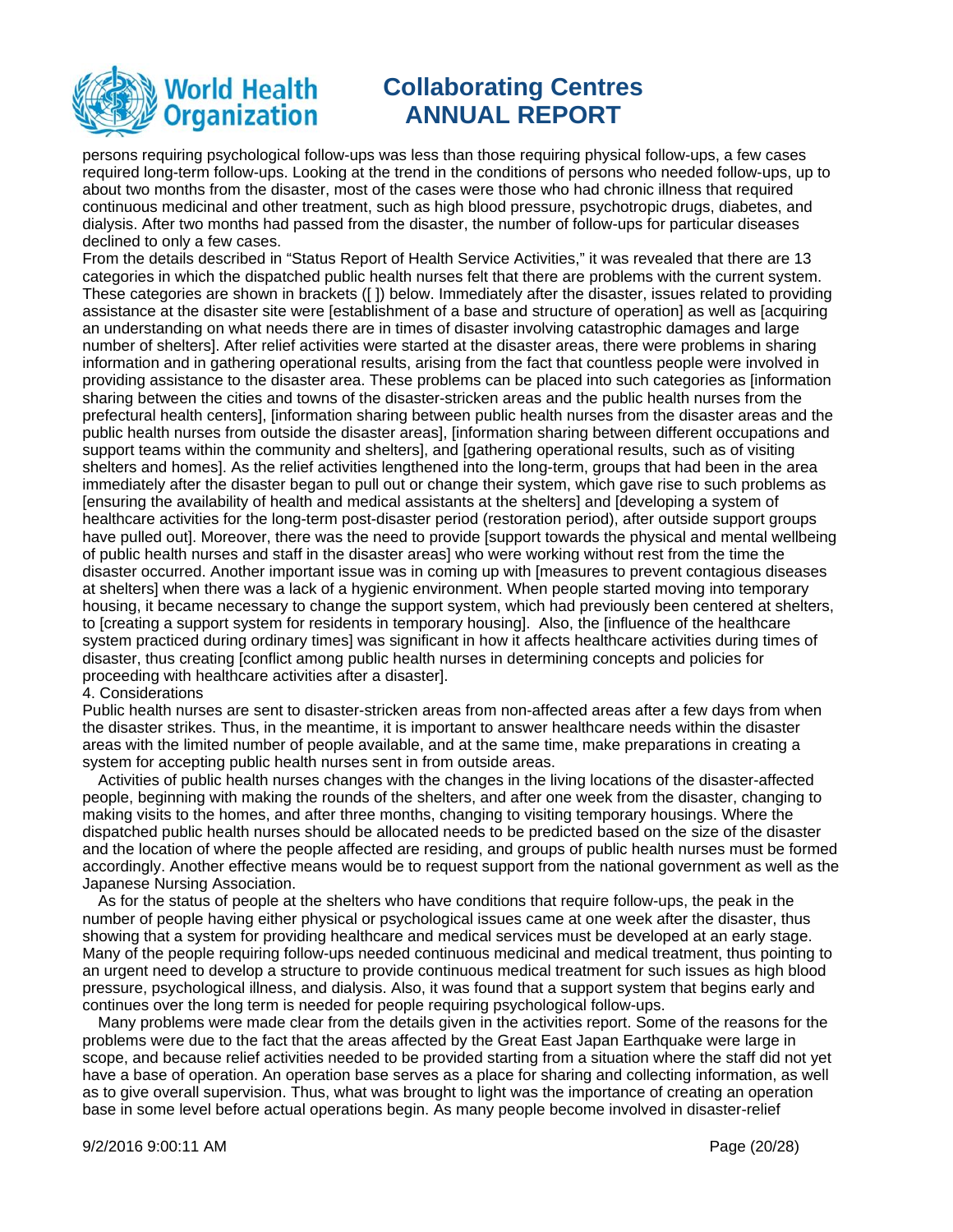

operations from both in and outside of the affected areas, the issue of sharing and collecting information became a major problem. The reason for this was because the scope of the disaster was large, and as the local government organizations were also devastated, it could not serve its function of providing overall supervision. Thus, it is necessary to create a system, not only within a prefecture but also across the board in coordination with other prefectures, that prepares for large-scale disasters of a similar or greater scope as the Great East Japan Earthquake. Furthermore, information other than those related to healthcare and medical services need to be shared in order to better support the people affected by the disaster. This points to the legitimacy of creating a collaborative system, such as holding regular meetings with participation by people in a wide variety of fields. Sharing information is important towards taking effective actions, and to realize this, it brought to attention the importance of gathering information on operational results and of organizing records. A standardized format for keeping records needs to be created, in a manner that would make it possible to share information depending on the type of disaster. In developing this format, it should use as reference the activity records and lists of people requiring follow-ups that were developed during the Great East Japan Earthquake. As for operational structures during disaster, this is greatly affected by operational structures that are practiced during normal times. Thus, even during ordinary times, people and organizations must work closely together, and public health nurses need to put into practice a method of operation that allows them to have a comprehensive understanding of the situation within the area that they are responsible.

Research 2: Analysis of experience-based reports

#### 1. Target

Of the 202 "Experience Reports," written after their return by public health nurses who were dispatched to A prefecture (from March 13, 2011 immediately after the Great East Japan Earthquake until November 9 of the same year) about what they had experienced at the disaster site, 96 reports written by those who had been dispatched as public health nurses to B prefecture were used for the analysis.

#### 2. Method

Qualitative and recursive analysis was conducted.

As for the method of analysis, after a note was created of the experience-based reports that were read and considered to qualify for this analysis, sentence segments were extracted from texts that had significance. Later, it was divided into the four categories of "activities of public health nurses to support the disaster areas," "healthcare in disaster areas (side accepting support)," "preparations during normal times (training, system development)," and "expectations towards public health nurses of B prefecture," and a code matrix was developed in accordance to the natural disaster cycle.

### 3. Results

Experience-based reports provided by 96 dispatched public health nurses were based on their experience from being sent to the disaster area one or two times. The 804 sentence segments acquired from the reports were largely divided into four areas in following with the analysis procedure, and a code matrix was developed, whereupon 21 categories were extracted. The following shows the categories in brackets ([ ]), and the codes in chevron  $(<$ ).

#### 1) Activities of dispatched public health nurses

The following 12 categories were extracted: [team structure: Union of Kansai Governments], [team structure: coordination among multiple occupations], [team structure: staffing structure], [development of a base of operations], [meetings], [care for staff in disaster areas], [hand-off to succeeding dispatched team], [format for record-keeping], [division of work of dispatched teams], [structure for dispatch activities], [information management at the disaster area], and [thoughts of dispatched public health nurses]

Sending of public health nurses to the disaster area this time was conducted in coordination with special municipalities (Union of Kansai Governments) and prefectures. Thus, <information management>, <safety and security>, and <effective operations> were considered to have been enabled by [team structure: Union of Kansai Governments]. Also, <timely relief activities> were enabled through [team structure: coordination among diverse occupations], and also showed the necessity of <dispatching teams for mental care at an early stage>. As for [team structure: staffing structure], it showed the need to <develop a team that includes drivers and a person who will serve as point of contact> that takes consideration of the people's <experience in being dispatched for disaster response, years of experience as a public health nurse, and the possession of a driver' s license>.

For [development of a base of operation], it was stated that <setting up the base with tents, etc.>, <acquiring a means of communication>, and <acquiring cars, maps, and items> are necessary.

For [meetings], it was stated that meetings are <effective in finding out the current situation and its issues>,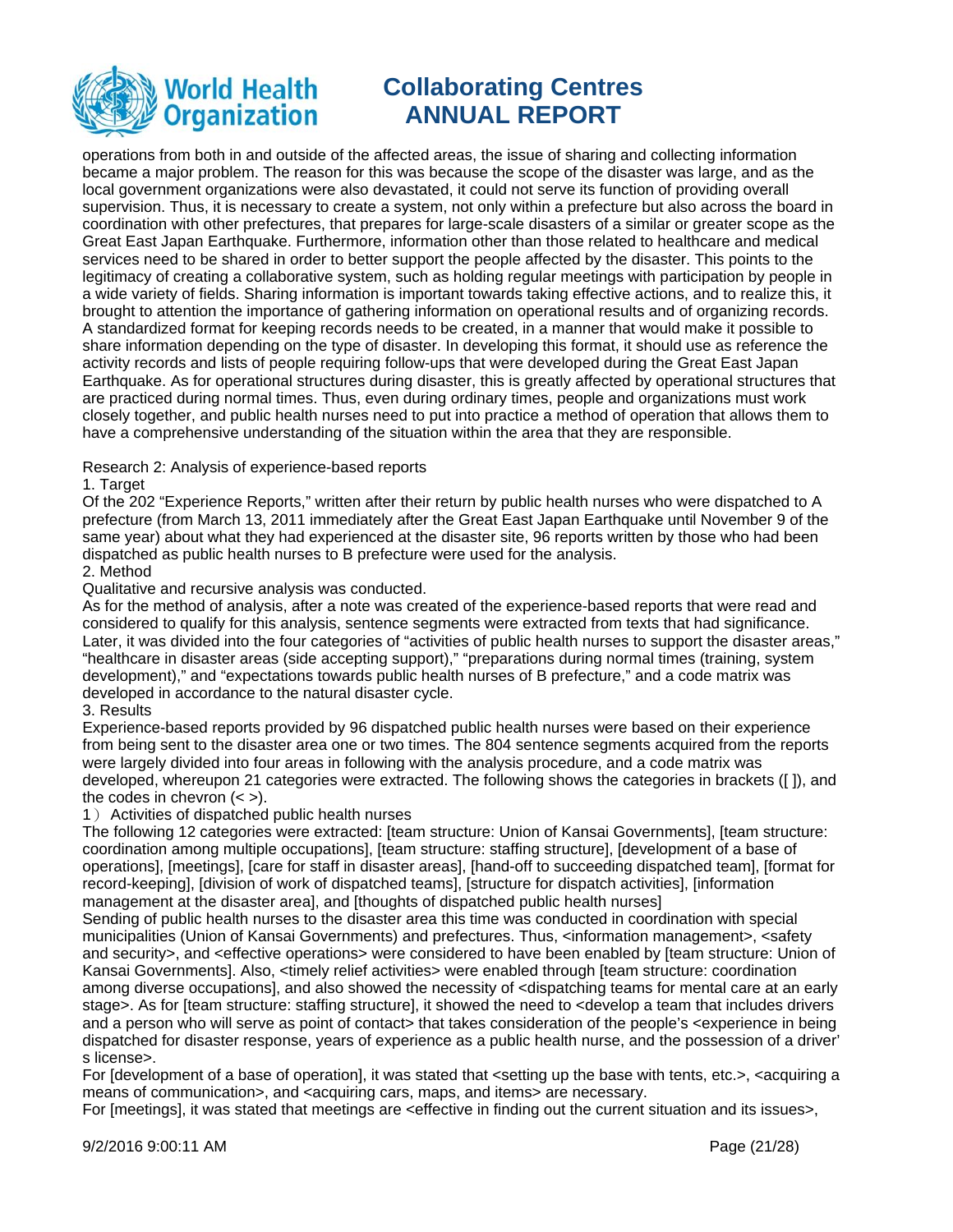

but that there are also problems, such as <a need for a place to liaise with public health nurses in the disaster area> and <a need for a place to exchange information with people dispatched for purposes other than healthcare].

For [care for staff in disaster areas], due to the <extreme fatigue> of local staff, <importance of providing mental care> and <a need to setting up a proper environment such as providing a place for the staff to rest > were stated.

For [hand-off to succeeding dispatched teams], it was noted that the following enabled an effective transfer of operations: <handing over time charts on the area's situation and the aid received>, and <resolving feelings of insecurity by acquiring information from dispatched persons by e-mail and other means before being sent in>. However, problems in <the need to share the overall flow and course of direction when the dispatch extends over a long period of time> were also noted.

As for unifying the [format for record-keeping] and [division of work of dispatched teams], there were problems with <liaising and coordinating with multiple municipal organizations in the dispatched area> and in <clarifying the division of roles between the municipal organizations in the disaster area and the supporting

organizations>. For [information management at the disaster area], there were issues with <the need to form an information management system of people requiring follow-ups from the time immediately after the disaster> and <the need to create a system of follow-ups that can be continued when the people move from shelters to temporary housings>.

For [structure for dispatch activities], issues such as <the need to conduct self-sufficient operations that will not be a burden to the disaster areas> and <the need to supplement the local health centers in the disaster areas> were noted. There were also issues raised on <providing psychological care to dispatched staff> and <developing a dispatch system that allows the provision of long-term support>.

As for [thoughts of dispatched public health nurses], attention was also given to <the stress of staff providing logistical support to dispatched personnel>, showing that people <received shock from having seen the situation in the disaster areas> and <felt strong stress from the fear of aftershocks and tsunamis>. And as the public health nurses conducted their activities, they felt that <the starting point for public health nurses in their operations is to show deep understanding towards the residents>, and raised the need to <conduct activities that grasp the current situation and have a clear course of direction towards the future>.

2) Activities of public health nurses at disaster areas (side accepting support)

The three categories of [structure of activities], [environment of activities], and [deployment of activities] were extracted.

For [structure of activities], there was a need for <establishing a clear line of command from normal times> and for <leader public health nurses in disaster areas to have the wisdom and skills to enable them to coordinate operations>. As for the [environment of activities], the necessity of <acquiring means of communication> and <managing the physical wellbeing of the staff> were noted.

For [deployment of activities], public health nurses are asked to perform a <variety of operations such as operating the shelters, distributing food, removing debris, burying the dead, acquiring temporary housing, and coordinating volunteers>. It was also stated that there was a need to <prevent problems of alcohol and isolation> as well as to <take measures against heatstroke and food poisoning at shelters and temporary housings>.

3) Preparations during normal times (training and system development)

The five categories of [cooperative structure between prefecture and towns in times of disaster], [cooperative operation of related organizations], [training and system development for activities by public health nurses in times of disaster], [development of a dispatching system], and [preparations towards disasters] were extracted.

It was noted that [cooperative operation of related organizations] was an issue, such as the development of a [cooperative structure between prefecture and towns in times of disaster], as well as <increasing public awareness of local residents on disaster preparations>, <management system in accordance to the disaster area>, and <including an operation manual for dispatches of staff made by Union of Kansai Governments>. For [training and system development for activities by public health nurses in times of disaster], there was the need to <pass down information based on experience from being dispatched during times of disaster>, <conduct regular training>, and <develop personnel who can act as leaders and coordinators in times of disaster>. To realize this, it is necessary that <public health nurses continue to have an attitude of wanting to improve their skills on a daily basis>.

As for [development of a dispatching system], it was stated that there is a need for <reorganizing the manual of operations for public health nurses> and <indicating a dispatching standard for sending nurses during times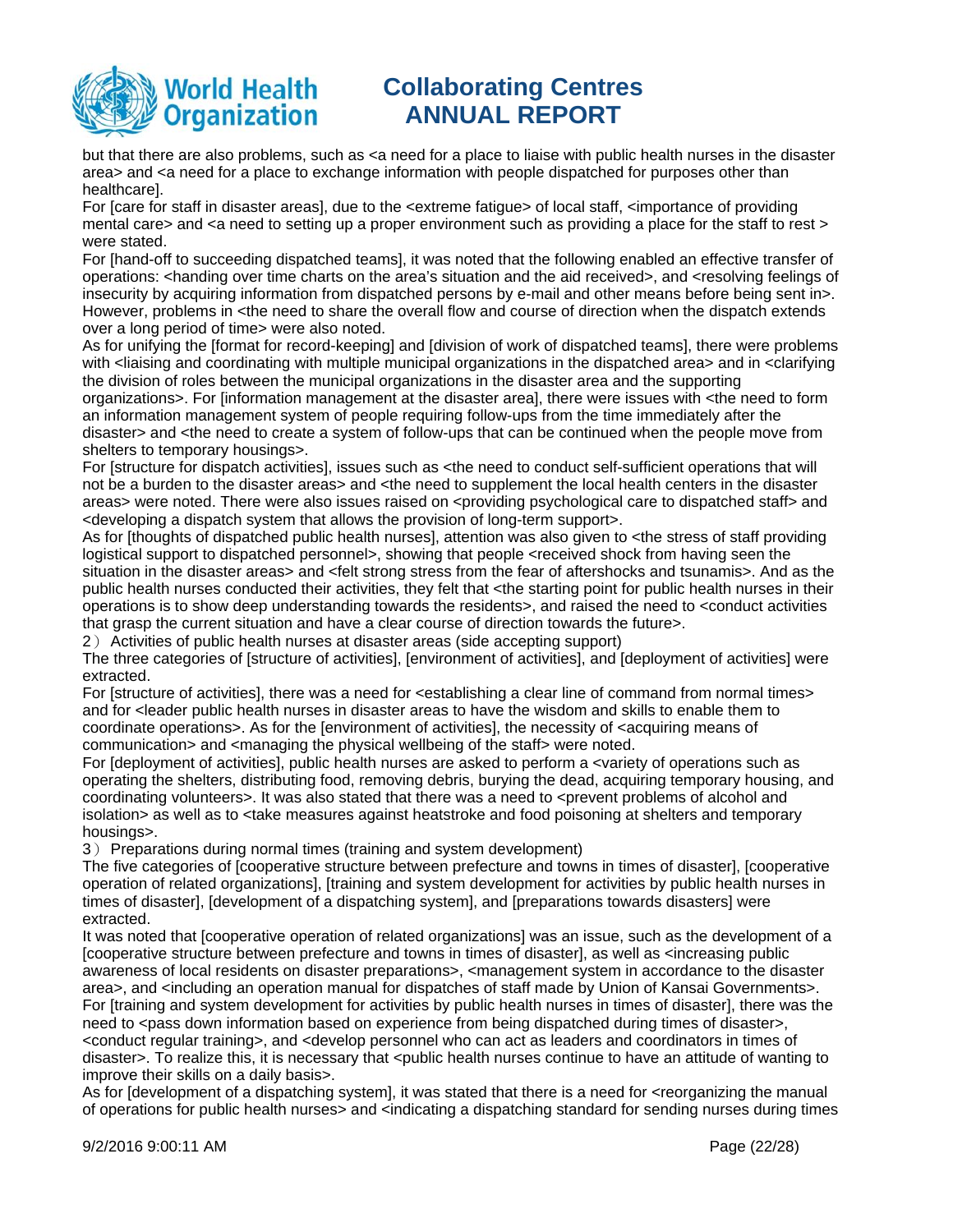

of disaster>. As for [preparations towards disasters], it was noted that <developing and saving a list of persons requiring support> and <allocating all prefectures with unified items to be sent out in times of disaster > were necessary.

4) Expectations towards public health nurses of B prefecture

There was a large amount of <trust in public health nurses of B prefecture from having experienced a major disaster in the past themselves>, and they were able to conduct <activities that reflected the experiences from past disaster>, and were asked for advice on <planning the allocation of relief groups, timing of transitioning into regular operations> among others.

4. Considerations

An analysis of the experience-based reports showed that there were problems in developing a system and creating an environment for enabling smooth operations at the site of the disaster, and that there is a need to be prepared from normal times.

In terms of equipment and other physical aspects, likewise with Research 1, there was a need to establish an operation base for taking action within the disaster area. Thus, this indicated the necessity of acquiring and setting up such items as tents, communication equipment, and means for mobility. Of particular note, with regards to this particular case of dispatch, it is believed that meaningful operations was made possible because they were able to acquire and establish a base of operation quickly by using the items brought over by B prefecture. Therefore, this shows that establishing an operation base is of high priority upon first arrival, in case of conducting dispatched operations.

As for the structure of the dispatched teams, B prefecture sent in the teams from a Union of Kansai Governments in their special local government organization. Thus, it allowed them to acquire a broad and reliable information network, which made it easier to understand the overall situation of the disaster and to know what measures are being taken, which also gave safety and security in the environment of where they were providing relief operations. By working as a member of a large organization, it is believed that the public health nurses were able to go on with their activities with a sense of being guaranteed of their safety, while also having access to reliable information. Meetings that were held at the site of the disaster were used effectively as a place for exchanging information. But in order to make enough time to perform their relief activities, they needed to figure out ways for selecting members who would participate in such meetings, and find methods for exchanging information. This shows that there is a need to figure out a way for liaising with the public health nurses in the disaster area. Creating a common format for record keeping was raised as one way of enabling such sharing of information. If there is a standardized record-keeping form that can be used by public health nurses nationwide, this may further enhance the speed and accuracy in managing information when staffs are dispatched in future disaster.

While there was much confusion at the disaster site from this massive disaster, the handover of jobs from one dispatched team to the next was considered important. Thus, those working at the site found ways to manage information and to share information as necessary, so that the operations being performed would be continued by the succeeding teams. It is believed that the effectiveness of handover operations were continuously improved by the individual efforts made by the dispatched public health nurses in coming up with ways to conduct the handoff and to figure out how to make them more effective.

However, public health nurses in the disaster areas were themselves victims of the disaster, and as the dispatched public health nurses had also seen first hand the catastrophe brought by this unprecedented disaster, they all held stress and psychological shock. B prefecture determined that they needed to provide psychological support towards the staff in the disaster-affected areas, and sent in a team for providing mental care from an early stage. However, psychological care is also necessary for the dispatched staff, and thus, it is believed that care for the psychological wellbeing of the dispatched staff must be provided after they return to their homeland.

For the side of the disaster-affected areas, in order for them to accept dispatched public health nurses in an effective manner, the key lies in having a health nurse in the disaster area who could be counted as a leader, and who has good coordination skills. As for dispatched public health nurses, they must recognize the need to establish public health nurses who can act as leaders and coordinators even during normal times, and as such, the issue has been brought to attention on the necessity of nurturing such public health nurses. This is an important issue that needs to be incorporated into the training provided to current public health nurses. Moreover, as preparation during normal times, there is a need to develop a list of people who requires assistance, as well as a list of items that are needed when dispatched. These are concerns that are necessary from the initial moments immediately after a disaster, both on the side of the public health nurses in the disaster area and by those who are being dispatched there. Thus, these issues must be in readiness in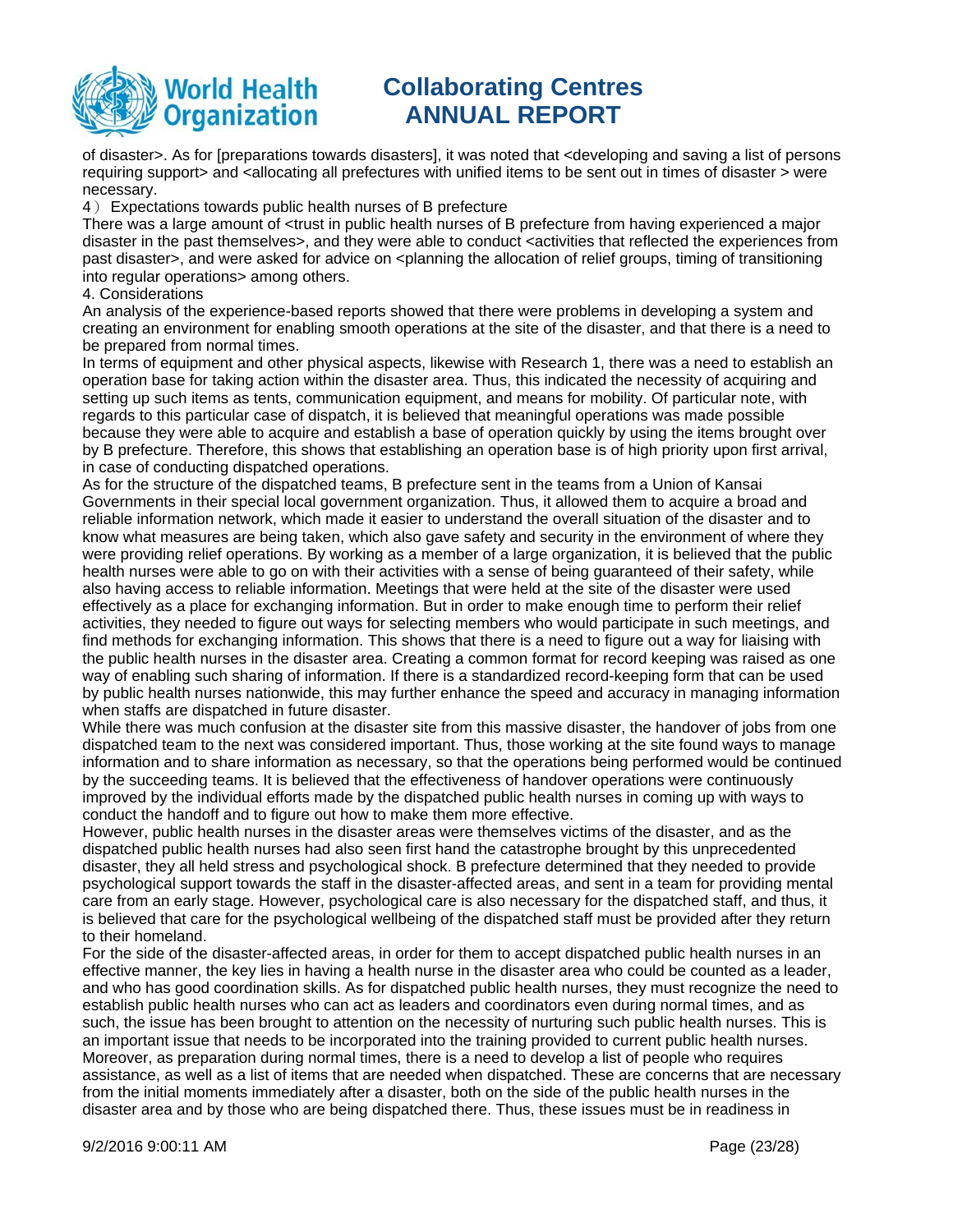

preparation for disaster.

By having the public health nurses of B prefecture reflect back on their experiences and write a report on their activities from their dispatch after the Great East Japan Earthquake, it helped them to discover the problems that lie in healthcare operations with regards to health and crisis management. They are now trying to reflect these discoveries into making preparations for future disasters. By reviewing the problems that were extracted from such records and reflecting such findings into the disaster manual for public health nurses, it will help the public health nurses to pass down their operations in times of large-scale disaster (activities of public health nurses at the disaster site, activities of dispatched public health nurses) to future public health nurses.  $<$ Summary $>$ 

As a result of combining the report analysis, the details of healthcare activities in times of massive natural disasters, and how it changes with the times, were made clear. Moreover, the following were noted in how operations should be conducted by both the public health nurses in the disaster area, and the public health nurses that had been dispatched from outside.

The following issues on providing support from outside of the disaster area were raised: (1) problems related to the disaster relief system; (2) problems related to information management; and (3) the needs in the disaster areas and the measures to answer these needs. The report enabled being able to see these issues from the perspectives of both the side of those who send dispatched personnel, and from the side of those who receive the dispatched personnel; and it is believed that effective operations can be conducted by coordination between both sides. Also, in order to conduct effective dispatch operations for disaster relief, what was discovered was the importance of being prepared for disasters during normal times. It is also important to keep a record of activities, as well as collect details of activities conducted, which can be used in preparing for future disasters and for developing manuals that can be used in a wide area. Such information will also prove useful in having the public health nurses reflect back on their activities, and for passing down information on their experiences to their colleagues.

In order to further develop a generalized understanding of how to accept dispatched public health nurses from outside of the disaster area in times of massive natural disasters, as well as in how to receive dispatched public health nurses among others, the gathering and analysis of data will be continued in the future. This work was supported by Pfizer Health Research Foundation and JSPS KAKENHI Grant Numbers 23593204.

### **2. Please briefly describe your collaboration with WHO in regards to the activities of the WHO collaborating centre during the past 12 months (e.g. means of communication, frequency of contact, visits to or from WHO). Please feel free to mention any difficulties encountered (if any) and to provide suggestions for increased or improved communication (if applicable).**

Regarding the collaboration with WHO in 2014, there was attendance at a conference held by WPRO and a lecture jointly held with WKC. At the lecture held by our institute, the head of WKC gave a lecture, and at a forum hosted by WHO, the head of our institute gave a lecture.

### $\Box$   $\cdot$  Attendance at a Conference Held by WPRO

First Regional Forum of WHO Collaborating Centres in the Western Pacific Region was held on November 13th and 14th at Manila, Philippines. Two of faculties joined in this forum

At the forum, the activities of our institute were introduced with a poster. Mainly, it consisted of the methods of providing care during a disaster and the activities and research involving the Great East Japan Earthquake. And opinions were exchanged with other faculties of WHOCC that had an interest in disasters and nursing. In particular, there were chances to talk with a person working on the creation of a disaster prevention manual for handicapped children, and to exchange opinions about each other's activities and research. It was beneficial.

Furthermore, with the Human Resources for Health group, we talked about specialized education and basic nursing education, and whether we can look to create an educational system by utilizing the strengths of each of the WHOCC. First, the need for sharing strengths, such as what fields of post MDGs the activities of WHOCC covers, was confirmed.

With this forum, it was recognized that WPRO regions, including Japan, is a disaster-prone region, and that it is a region carrying various health-related challenges. By exchanging opinions, creating relationships in a manner where the faces of one another can be seen, and getting to know each other's resources. This forum would be effective in having a common understanding for facing the health challenges of the WPRO region.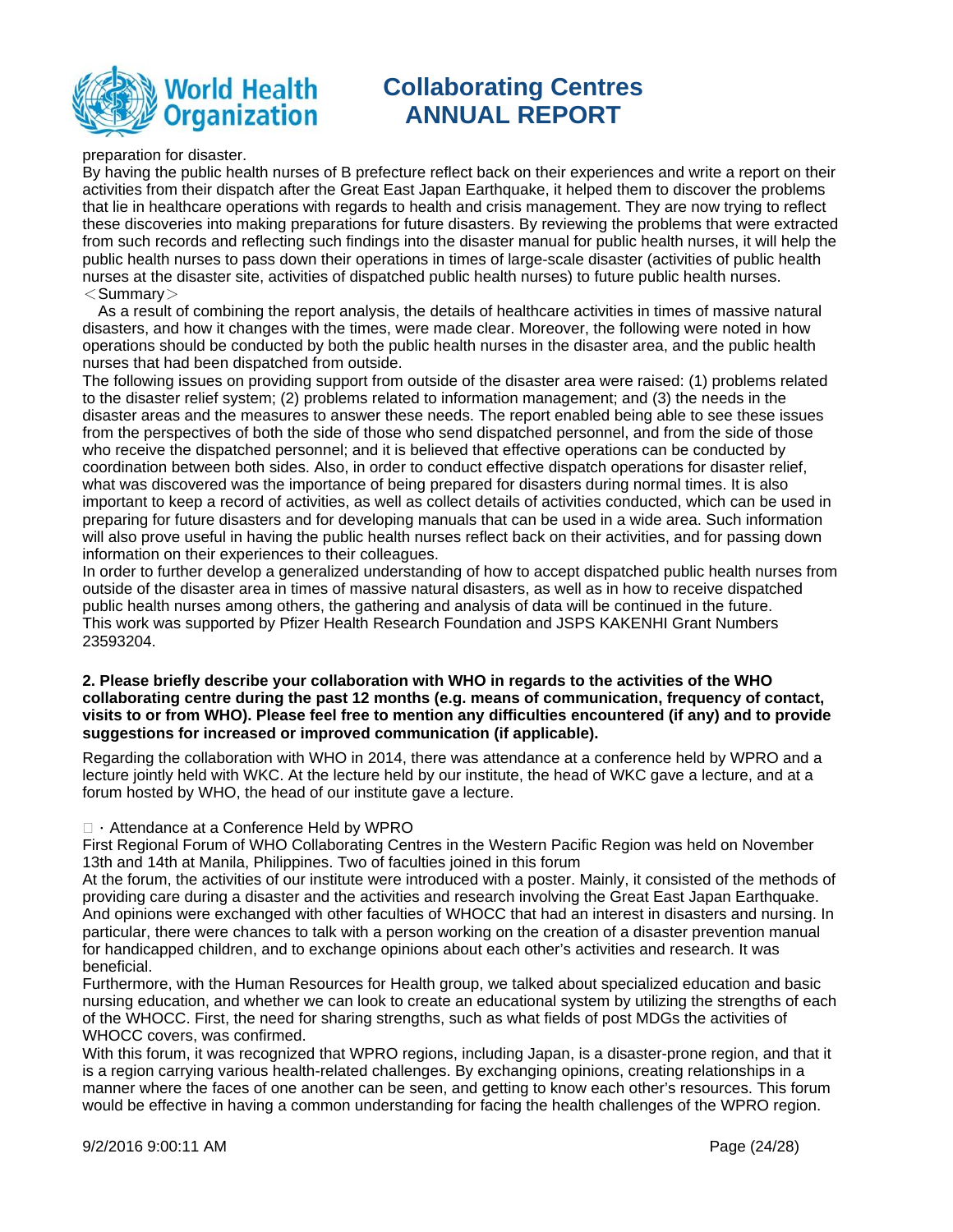

 $\Box$  · Lecture Jointly Held with WKC

 The theme of the lecture was creating resilient society and community for ageing populations in disaster situations.

Japan has reached a super-aging society, and as a result, in both the Great Hanshin-Awaji Earthquake of 1995 and the Great East Japan Earthquake of 2011, the elderly account for more than half of the deaths. It has impacted society in a big way. In this super-aging society, the challenge of emergency is to think about what sort of emergency correspondence is required during a disaster and how to assist the survivors. With this, as a specialist of nursing, the head of our institute gave a lecture with regard to how to create a resilient society and community for ageing populations in disaster situations. The lecture consisted of health consultations conducted by nurses in the temporary housing during the Great Hanshin-Awaji Earthquake and activities of creating circles among the residents, along with the introduction of the activities of "Town Health Care Room" in each of the regions. Based on the results of the health/living surveys acquired through these activities, the lecturer stated the importance of support for the bodies of the elderly survivors and support on a social level.

#### $\Box$   $\cdot$  Lecture Hosted by Our Institute

Alex Ros, The head of the WHO Kobe center gave us a speech on the 10th anniversary of our institute. He affirmed our knowhow of research and education of nursing in disasters, and also gave us instructions about new movement of WHO in the near future. The summary of his speech follows below.

For the past decade, the School of Nursing of the University of Hyogo has conducted invaluable research and training for many countries, focusing on creating a more effective and resilient health workforce and community before, during and after a natural disaster or public health emergency.

The increasing worldwide frequency and impact of natural disasters and health emergencies increases vulnerability for over a billion people and cause enormous economic costs and social disruption. Next month we will commemorate the 20th anniversary of Great Hanshin Awaji Earthquake, and in March 2015, the Third United Nations World Conference on Disaster Risk Reduction (WCDRR) will review and update the Hyogo Framework for Action.

Japan is a world leader in designing and implementing universal health coverage (UHC), long term care insurance, as well as increasing longevity of its population through good health. Similarly, the University of Hyogo, School of Nursing has been sharing many lessons related to how nurses contribute to health and development, both from and to Japan.

Learning from the Great Hanshin Awaji and Great East Japan Earthquakes, it is very important to focus on both key vulnerable groups (e.g., aged, disabled), and the long term psycho-social needs of survivors, and first responders. Another priority is making sure that the health care delivery and public health systems are rebuilt and rehabilitated, with a focus on safe hospitals and clinics, and human resources for health. The inter-relationship between global and local needs, action, and sharing of lessons will increase greatly. The School of Nursing of the University of Hyogo, and its serving as a WHO Collaborating Centre, is a very important part of linking the lessons between Akashi, Hyogo and Japan with many countries around the world.

 The WHO Kobe Centre will keep working closely with the University to achieve mutually desired goals.  $\Box$   $\cdot$  Lecture Hosted by WHO

In relation to the UN World Conference on Disaster Risk Reduction held in Sendai in March of 2015, a forum was held hosted by WHO, UNAIDs, UNFPA, and UNISDR with the theme of "Protecting the People's Health from Disaster Risk." In this forum, there were seven sessions, and the head of our institute gave a lecture in the session of "Health in Disaster Recovery & Rehabilitation Phase of Emergencies." The theme of the lecture was "Lessons from the Great Hanshin-Awaji Earthquake (Kobe)." After the disaster, it is important to support the health and life of the survivors in the med and long term, and "home visits" and "health consultation" were conducted after the Great Hanshin-Awaji Earthquake. With this activities, the understanding of the health status of the survivors, connection with the appropriate specialists, and support for the survivors to live a healthy life were possible. After the Great East Japan Earthquake, in a joint effort with Miyagi University located in the disaster area, "homes visit at the temporary housing" and "health consultation" were conducted. An explanation was given that the institution was playing a part in the system of supporting the health of the residents with the cooperation of related institutions in the region.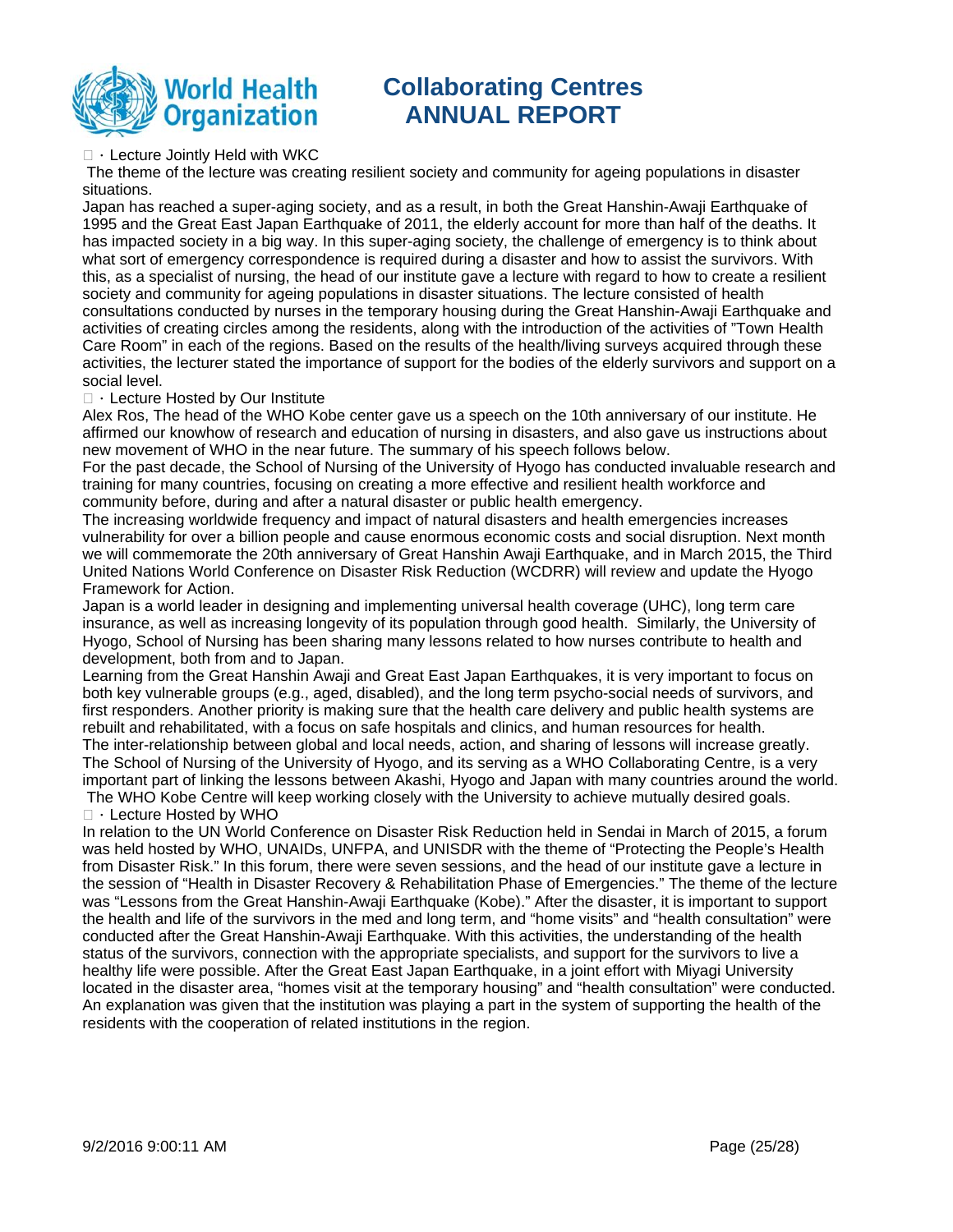

**3. Please briefly describe any interactions or collaborations with other WHO collaborating centres in the context of the implementation of the above activities (if any). If you are part of a network of WHO collaborating centres, please also mention the name of the network, and describe any involvement in the network during the last 12 months.** 

Regarding collaboration with WHOCC, there was attendance at a conference sponsored by WHOCC Global Network, submission to a magazine published by WHOCC Global Network, attendance at an APEDNN conference where other WHOCC chapters also attended, and a collaborating research was conducted with other WHOCC.

### $\Box$  Submission to the magazine LINKS

 At the WHOCC Global Network related to nursing and midwifery, in order to share the results of research and activities of each of the WHOCC, a magazine is published. In the magazine, as an activity of WHOCC, an article regarding support for an academic conference for knowledge building for disaster nursing was submitted. The article is the following.

"The Research Institute of Nursing Care for People and Community (RINCPC), University of Hyogo, aims to support people around the world in order to live a healthy life by promoting the development of disaster nursing. To promote the development of disaster nursing, it needs to promote accumulation of knowledge and sharing of experience in disaster nursing. A global academic network is one of the strategies that researchers around the world share their knowledge and experience. One such world-level network is the World Society of Disaster Nursing (WSDN). RINCPC, whose executive director has also served as chairperson of the WSDN, has endeavored to manage and organize for activation of academic society as one of our roles.

On June 21 and 22, 2014, the 3rd International Conference of WSDN was hosted by Chinese Nursing Association in Beijing. RINCPC supported organizing the conference by providing advice on the conference program, thereby enabling participants to gain knowledge and share their experience in disaster nursing. This academic conference, which was attended by participating researchers from 25 countries, included actively discussions and sharing of knowledge and experience. The conference also supported participating researchers to build their networks. Furthermore, the results of our research projects were presented at the conference, thus contributing to building knowledge on disaster nursing.

RINCPC will continue to contribute to people's health through the development of disaster nursing by promoting sharing of knowledge and experience and expanding various networks for disaster nursing." □ · Attendance at an APEDNN Conference

We sent one of our faculties to Asia Pacific Emergency and Disaster Nursing Network(APEDNN) conference which was held between 20th November, 2014 to 24th in Wuhan, China for sharing information about nursing supportive network in disasters. We also demonstrated our knowledge gained from the Great Hanshin Earthquake.

Moreover, research results about the Nursing Supportive Network in the Great Eastern Japan Earthquake were presented as well. In details, how the nursing system worked and adjusted itself to meet the needs during the disaster, the continuity of nursing support in disasters and the mechanism/effects of the cooperative/supportive network were clarified by analyzing two years literatures after the GEJE happened. During the conference, experiences and knowledge about the GEJE were shared and we have got a hint of how to build a effective supportive nursing network in disasters.

 $\Box$  A Pilot Study for a Survey on Health-related Lifestyle and Psychosocial Health Behavior among Adolescents in Six Asian Countries: A Report based on the Japanese Adolescents' Data 1. BACKGROUND

For some Asian countries with a declining birthrate and a growing proportion of elderly people, there are high expectations for the young people. Therefore, children in these countries might get a lot of pressure from the society, and it seems they might have a common problematic life style and health behaviors among the countries. However, their actual conditions are not well documented so for. Hence the researchers from World Health Organization Collaborating Centre in 6 Asian countries decided to conduct a survey on healthrelated lifestyle and psychosocial health behaviour among adolescents. Prior to an international survey, we performed a pilot study. In this summary the results obtained from Japanese data are reported. 2. POURPOSE

The purpose of this pilot study is to describe the lifestyle and psychosocial health behaviors among adolescents in Japan. This report focuses with psychosocial factors among adolescents especially in relation to the sleep quality and habits.

3. METHOD & MATERIAL

1) Participants & Data collection

9/2/2016 9:00:11 AM Page (26/28)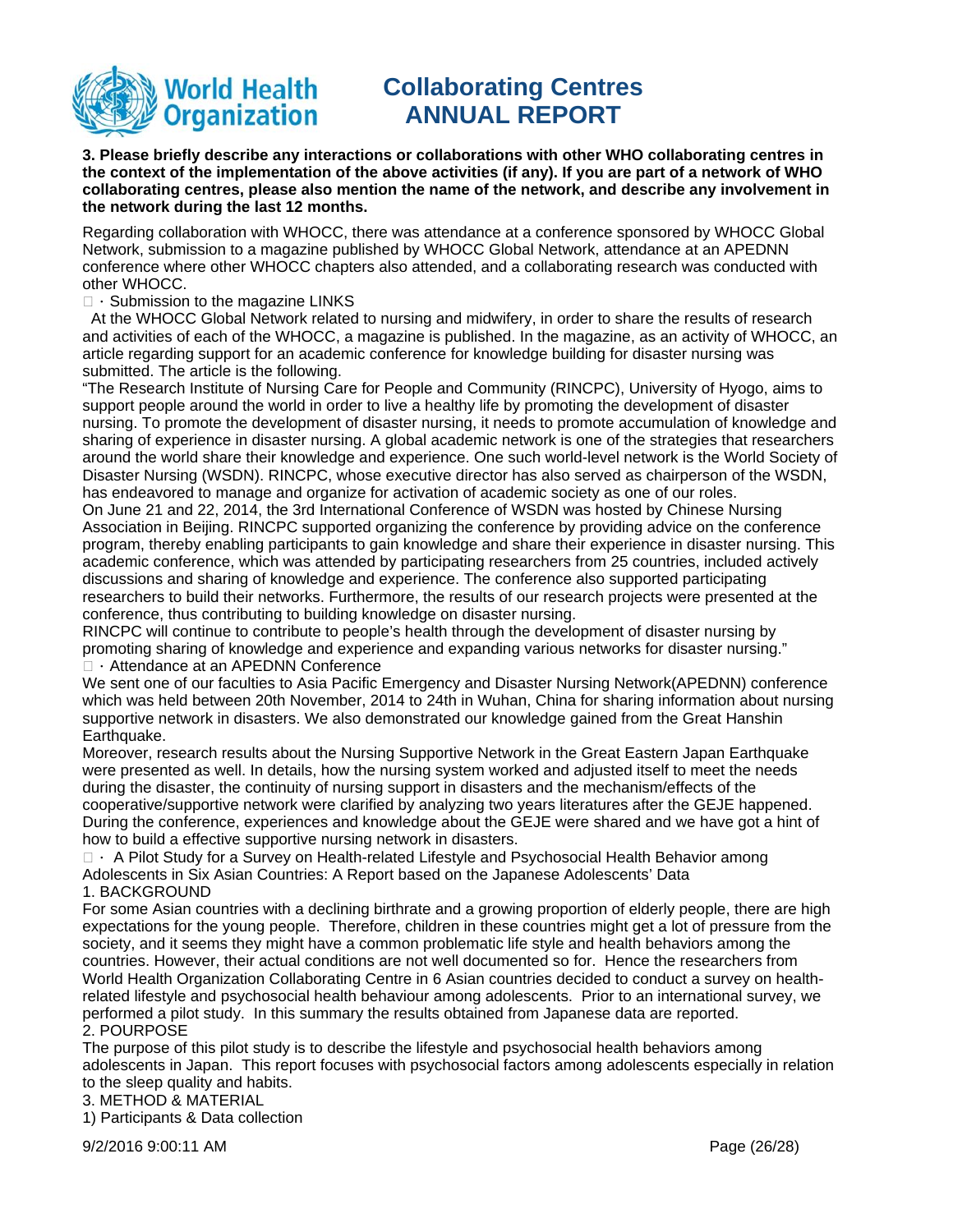

In this survey we selected two elementary schools in Tokyo and two junior high schools in Hyogo by convenience sampling method. The subjects of the study were adolescents who were 10 to 15 years old. The researchers visited the four schools and explained about the survey, then distributed the questionnaire to the students. IThe self-report questionnaires were filled out anonymously, and they were collected by mail or picked up at a later time by the researchers at the schools. The data collection was performed from October 2014 to January 2015.

### 2) Questionnaires

The basic attribute of the subjects was asked and following eight scales were used to assess their lifestyle, psychosocial health behaviors, and sleep quality and habits.

a) Pediatrics Quality of Life Inventory: PedsQL (Varni,Seid, & Kurtin, 2001). Subscales: Physical Functioning, Emotional Functioning, Social Functioning, and School Functioning.

b) Adolescent Lifestyle Questionnaire: ALQ (Gillis, 1997). Subscales: Physical Participation, Nutrition, Social Support, Stress Management, Identity Awareness, General Health Practice Awareness, and Safety. c) Rosenberg Self-Esteem Scale: RSES (Rosenberg, 1965)

d) Strengths and Difficulties Questionnaire: SDQ (Goodman, 1997). Subscales: Emotional Symptoms, Conduct Problems, Hyperactivity/Inattention, Peer Relationship Problems, and Prosocial Behavior. e) General Self-efficacy Scale: GSE (Schwarzer & Jerusalem, 1995)

f) Multidimensional Scale of Perceived Social Support: MSPSS (Zimet, Dahlem, Zimet & Farley, 1988). Subscales: Family, Friends, and Significant Other.

g) Depression Anxiety Stress Scales: DASS21 (Lovibond & Lovibond, 1995). Subscales : Depression, Anxiety, and Stress.

h) The Pittsburgh Sleep Quality Index: PSQI (Buysse, Reynolds, & Monk, 1989). Subscales: Duration of Sleep, Sleep Disturbance, Sleep Latency, Day Dysfunction due to Sleepiness, Sleep Efficiency, Overall Sleep Quality, and Need Meds to Sleep.

3) Ethical consideration

The present study was approved by the ethical committee board at the University of Hyogo. Permission for accessing the children in the school was obtained from each head master. Prior to the data collection from children, written explanation was distributed to the parents.

### 4) Analysis

Relationships between the sleep variables obtained from PSQI and the other variables obtained from the demographic data and seven scales were examined using Spearman's correlation coefficient test and Mann-Whitney U test. For all statistical analysis, IBM SPSS Statistics 22 was used, and the statistical significance level was set at p<.05.

### 4. RESULTS

Questionnaires were distributed to 1,253 students with a response rate of 69%. Among 869 respondents, 540 (62%) were elementary school students, and 499 (57%) were boys.

Although many variables had a moderately strong correlation (.4≤r<.7) with PSQI total score, there was no variable that had a strong correlation ( $r \ge 7$ ) with the score. The variables having moderately strong relationship with PSQI total score are PedsQL (total score), DASS (total score), SDQ (Total difficulties score) among junior high school students. In addition to those variables, MSPSS (total score) had a strong relationship with PSQI total score among elementary school students. When analyzed separately by gender, girls had more number of items that had a moderately strong correlation than boys, especially among junior high school students the difference was more than three times. When sleep duration was divided into three based on 7 to 8 hours-sleep as a middle length, a significant difference was found for the length of internet use per day and many psychosocial variables except GES. IlAmong junior high school students, shorter sleep duration was moderately correlated with depression score. Regarding the wake-up time, participants who wake up before 6:20 had a significantly higher Physical Activity score in ALQ scale. As for the bed time, children who go to bed after 22:00 had significantly worse scores in many psycho social variables except the GES score only among elementary school students.

### 5. DISCUSSION

The present survey showed that low sleep quality and poor sleep habits were rerated to low quality of life, high perception of difficulties in daily life, low social supports, and depression among Japanese adolescents. Moreover, comparing with the boys, low sleep quality was associated with many more poor psychosocial variables among the girls, and the tendency was noteworthy among junior high school girls. Thus, these results suggested that we should recognize the elementary school students and the junior high school students are not the same as well as the boys and the girls are not the same when dealing with adolescents